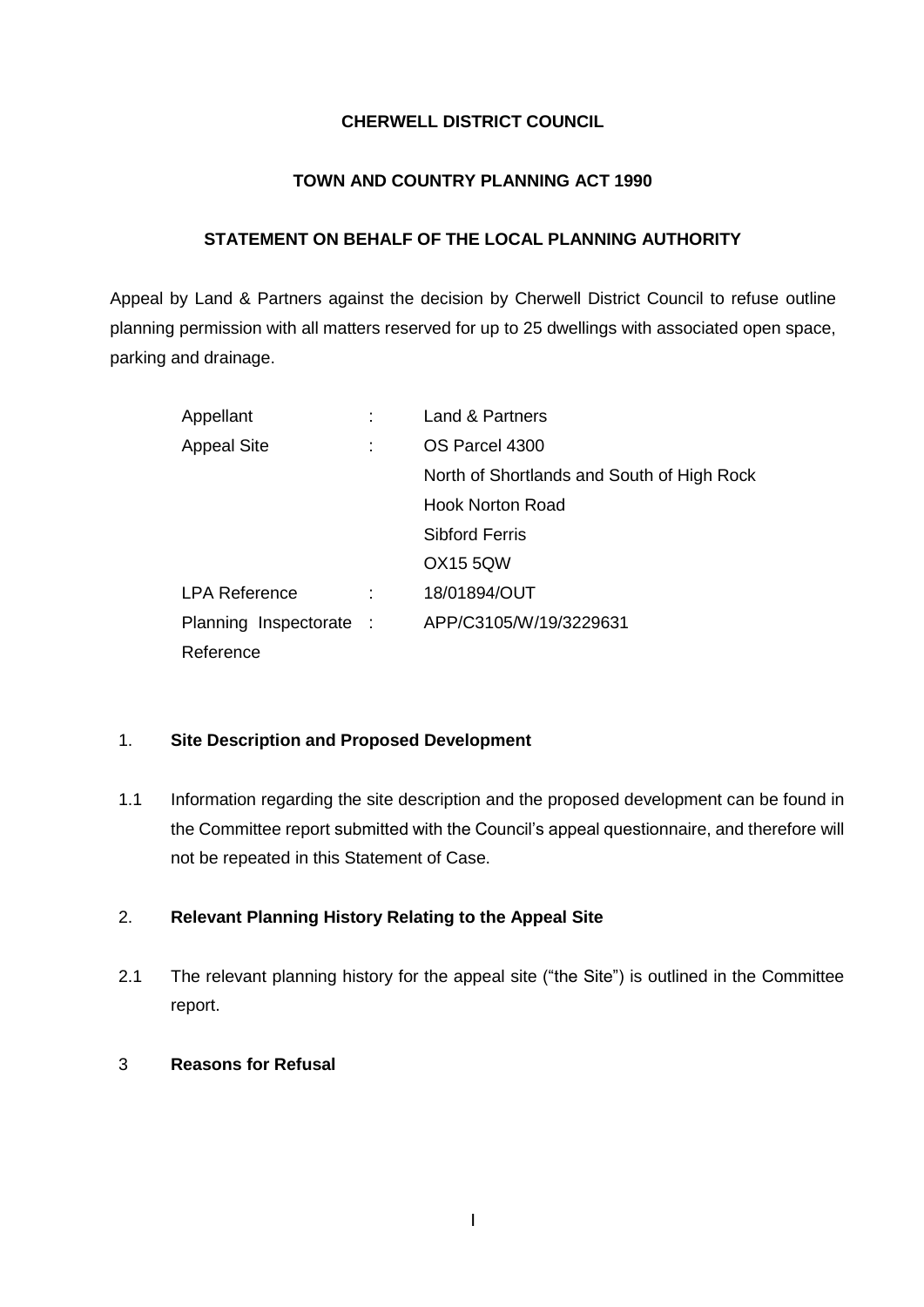- 3.1 Planning permission for the development was refused for the following reasons:
	- *1 By reason of its scale and the relative sustainability of Sibford Ferris, and taking into account the number of dwellings already permitted across the Category A villages, and Cherwell District Council's ability to demonstrate a five year housing land supply, which exceeds the requirement for a 3 year housing land supply, the proposed development is considered to be unnecessary, disproportionate, undesirable and unsustainable development that would undermine the housing strategy in the Cherwell Local Plan Part 1 which seeks to distribute new housing to the most sustainable locations having regard to such matters as public services and facilities, transport and employment. This would be contrary to Policies ESD1, Villages 1 and Villages 2 of the Cherwell Local Plan 2011-2031 Part 1, Saved Policy H18 of the Cherwell Local Plan 1996 and Government guidance contained within the National Planning Policy Framework.*
	- *2 By virtue of its extension beyond the built limits of the village on a greenfield site and in an area of Grade 2 (very good) agricultural land and its visual impact on the rural character and appearance of the locality, the proposed development would cause unacceptable harm to the character and appearance of the area, open rural countryside and rural edge of village setting, failing to reinforce local distinctiveness. The proposal is therefore contrary to Policies ESD13, ESD15 and Villages 2 of the Cherwell Local Plan 2011-2031 Part 1, saved Policy C28 of the Cherwell Local Plan 1996 and Government guidance contained within the National Planning Policy Framework.*
	- *3 In the absence of the completion of a satisfactory Planning Obligation, the Local Planning Authority is not convinced that the necessary infrastructure directly required as a result of this development, in the interests of supporting the sustainability of the village and the development, and in the interests of safeguarding public infrastructure and securing on site future maintenance arrangements, will be provided. This would be contrary to Policies INF1, PSD1, BSC10 and BSC11 of the Cherwell Local Plan 2011-2031 Part 1 and Government guidance contained within the National Planning Policy Framework.*

The full decision notice and the case officer's committee report were sent with the Council's Questionnaire.

#### 4 **Relevant National and Local Planning Policy and Guidance**

4.1 Planning law requires that applications for planning permission must be determined in accordance with the development plan unless material considerations indicate otherwise.

The Cherwell Local Plan 2011-2031 - Part 1 was formally adopted by Cherwell District Council on 20th July 2015 and provides the strategic planning policy framework for the District to 2031. The Local Plan 2011-2031 – Part 1 replaced a number of the 'saved' policies of the adopted Cherwell Local Plan 1996 though many of its policies are retained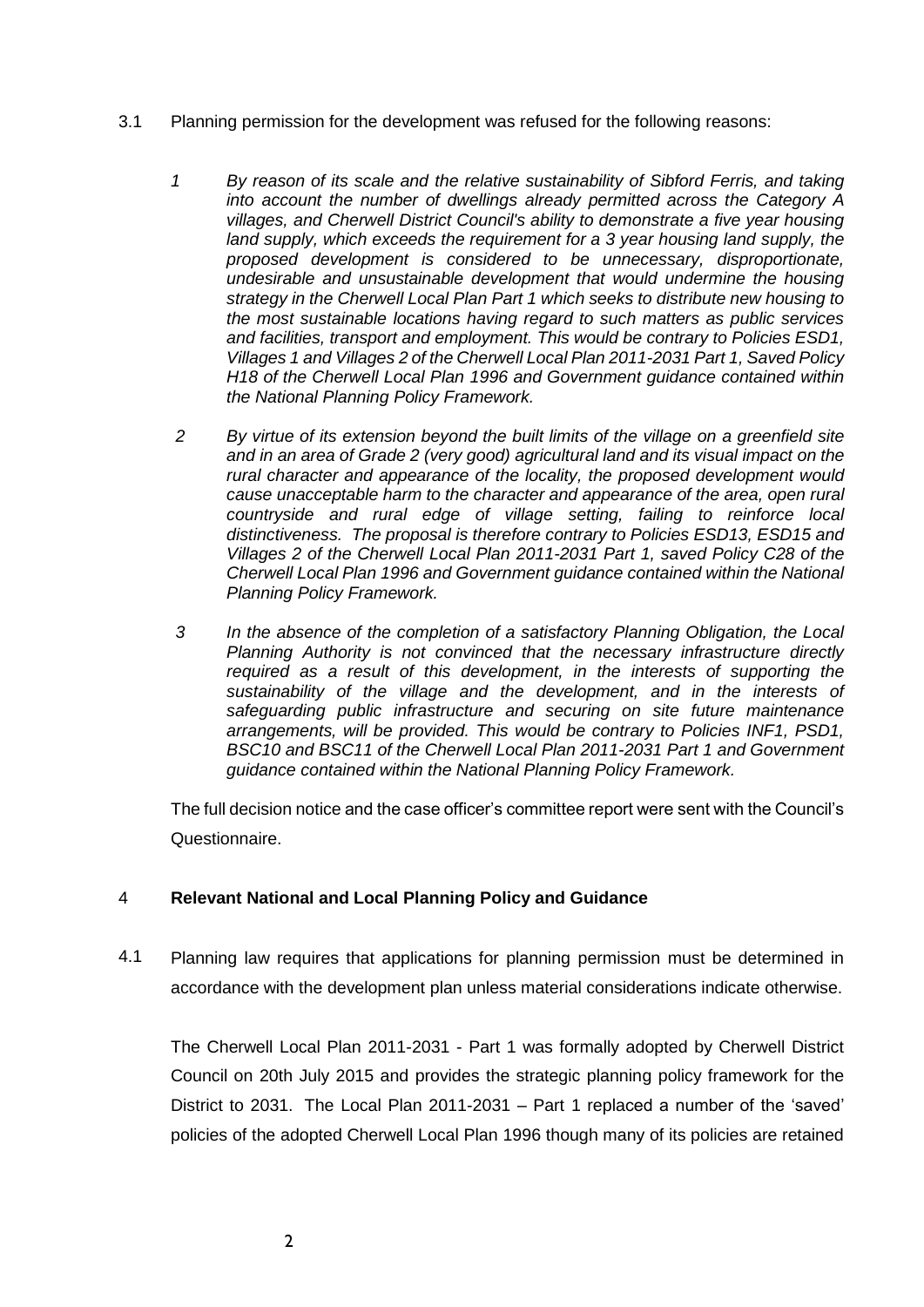and remain part of the development plan. The relevant planning policies of Cherwell District's statutory Development Plan are set out below:

# CHERWELL LOCAL PLAN 2011 - 2031 PART 1 (CLP 2031 Part 1)

- PSD1 Presumption in Favour of Sustainable Development
- SLE4 Improved Transport and Connections
- BSC1 District Wide Housing Distribution
- BSC2 The Effective and Efficient Use of Land Brownfield land and Housing Density
- BSC3 Affordable Housing
- BSC4 Housing Mix
- BSC9 Public Services and Utilities
- BSC10 Open Space, Outdoor Sport and Recreation Provision
- BSC11 Local Standards of Provision Outdoor Recreation
- BSC12 Indoor Sport, Recreation and Community Facilities
- ESD1 Mitigating and Adapting to Climate Change
- ESD2 Energy Hierarchy and Allowable Solutions
- ESD3 Sustainable Construction
- ESD6 Sustainable Flood Risk Management
- ESD7 Sustainable Drainage Systems (SuDs)
- ESD10 Protection and Enhancement of Biodiversity and the Natural **Environment**
- ESD12 Cotswold Area of Outstanding Natural Beauty (AONB)
- ESD13 Local Landscape Protection and Enhancement
- ESD15 The Character of the Built and Historic Environment
- ESD17 Green Infrastructure
- Villages 1 Village Categorisation
- Villages 2 Distribution Growth Across the Rural Areas
- INF1 Infrastructure

# CHERWELL LOCAL PLAN 1996 SAVED POLICIES (CLP 1996)

- H18 New dwellings in the countryside
- TR1 Transportation funding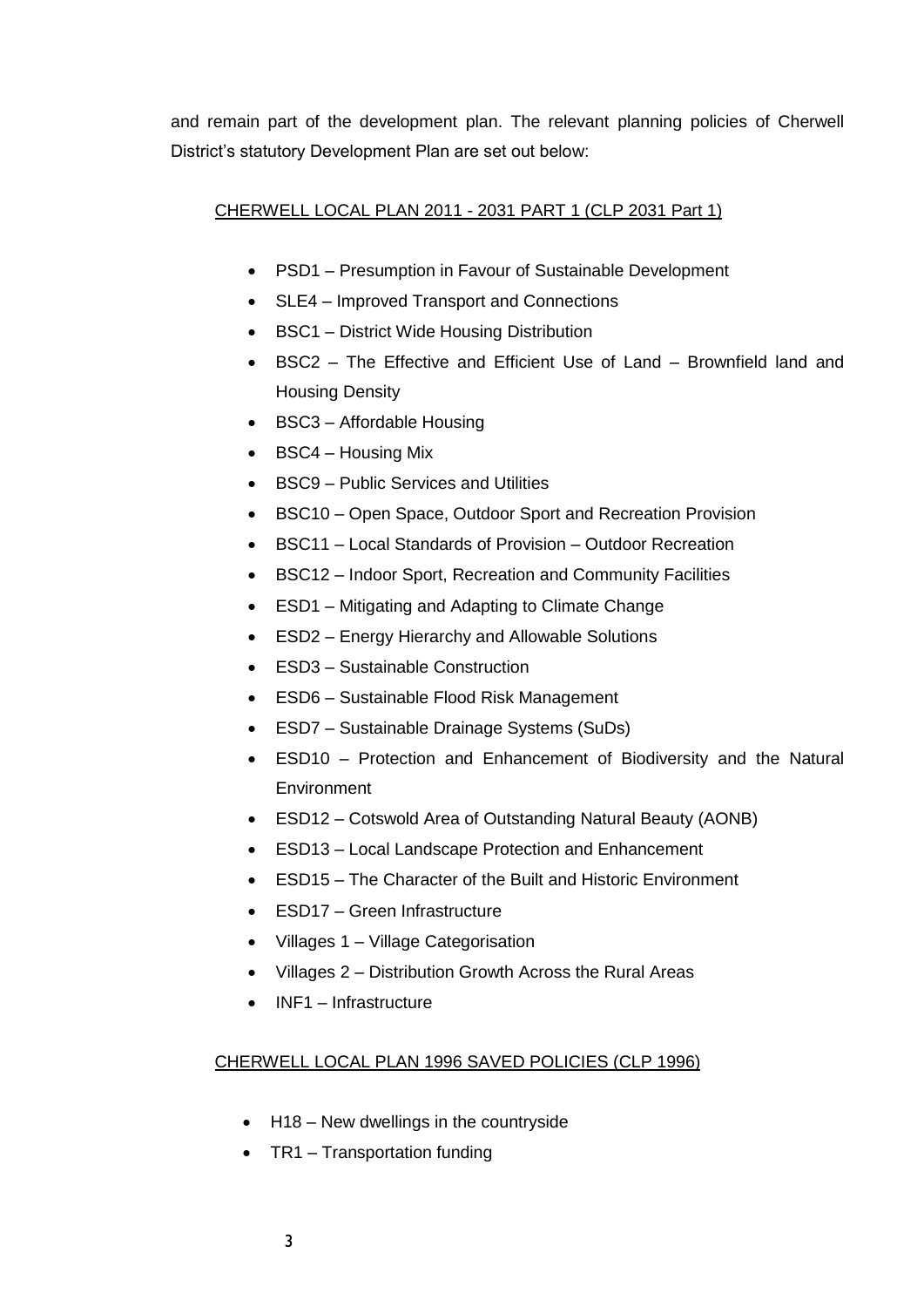- TR7 Development attracting traffic on minor roads
- C8 Sporadic development in the open countryside
- C28 Layout, design and external appearance of new development
- C30 Design of new residential development
- ENV1 Environmental pollution
- ENV12 Potentially contaminated land

Other Material Planning Considerations:

- National Planning Policy Framework ('NPPF')
- Planning Practice Guidance ('PPG')
- Cotswolds AONB Management Plan
- Sibfords Community Plan 2012 ('SCP')
- Oxfordshire County Council: Local Transport Plan 4 (2015-2031)
- Developer Contributions SPD (February 2018)
- Cherwell Residential Design Guide (July 2018)
- Housing & Economic Land Availability Assessment 2018 ('HELAA')
- Housing Land Supply in Oxfordshire: Ministerial Statement of 12<sup>th</sup> September 2018
- Annual Monitoring Report ('AMR') December 2018

# 5 **THE COUNCIL'S CASE**

- 5.1 This appeal statement sets out the Council's case in this appeal.
- 5.2 This appeal statement solely focuses on the reasons for refusal and does not cover the aspects of the development which the Council considers to be acceptable as these matters are common ground between the parties and are assessed in the submitted Committee Report.

# Refusal Reason 1: Principle of Development

# Cherwell District Council's housing strategy

5.3 The Council's housing strategy is set out in Policy BSC1 of the Cherwell Local 2015. In addition to the 2,288 houses outside of Banbury and Bicester either completed or approved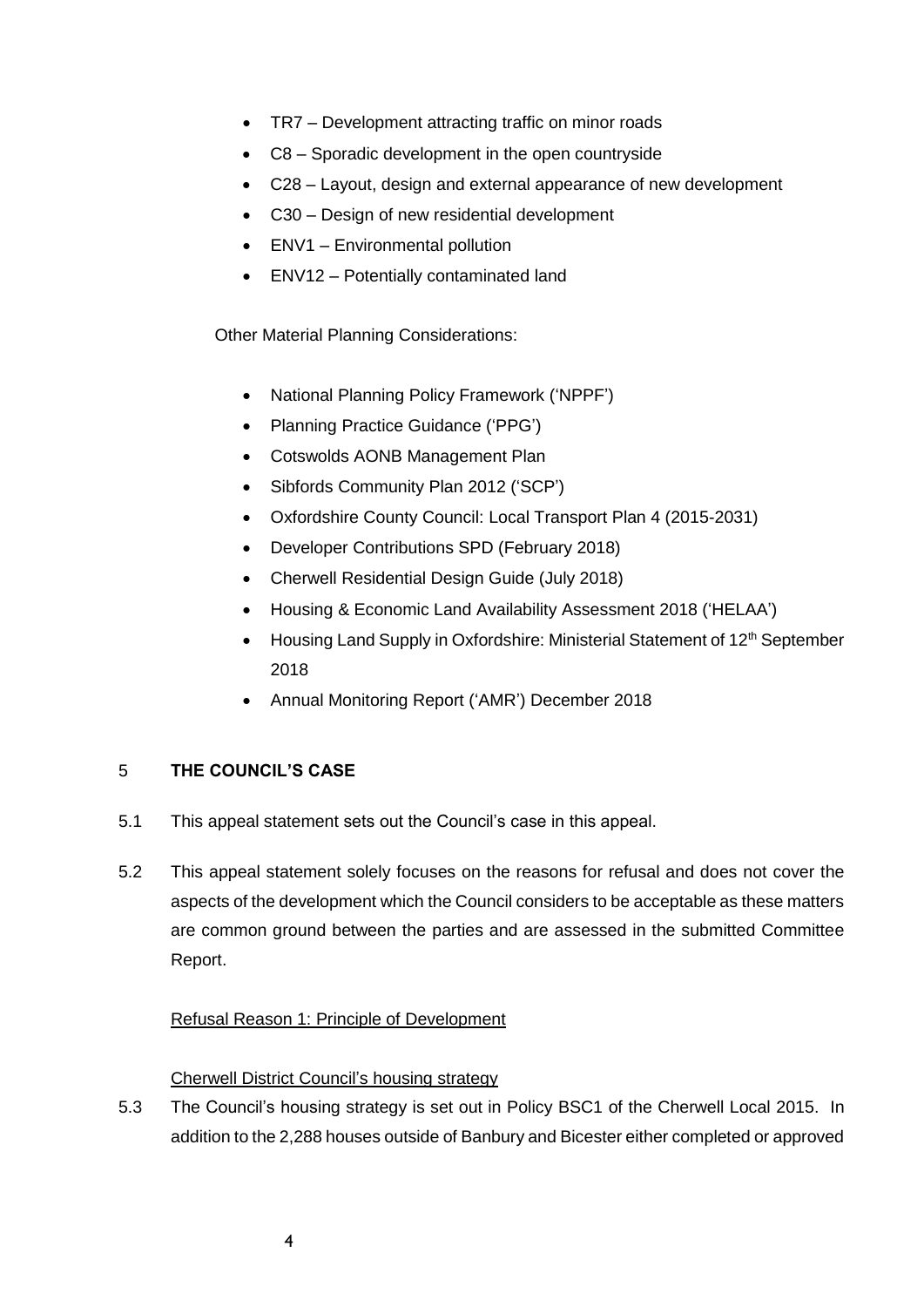by 31 March 2014 it allocates a further 2,350 houses in the rest of the district, of which 1,600 will be at RAF Heyford.

- 5.4 Essentially it has a strong urban focus with considerable levels of growth being directed to the main settlements of Banbury and Bicester, seeking to reduce the need to travel generally and with particular regard to reducing dependency on private cars. This is to reverse a trend of considerable growth in the rural areas which occurred prior to the adoption of the Local Plan in 2015. Supporting paragraph B.88 states, "we aim to ensure that the housing growth which the District needs only takes place in the locations that are most sustainable and most capable of absorbing this new growth".
- 5.5 Set in this context, the Council's housing strategy for the rural areas, i.e. outside of Banbury, Bicester and RAF Heyford, is contained within the Policies ESD1, Policy Villages 1 and Policy Villages 2 of the Cherwell Local 2015 and Saved Policy H18 of the Cherwell Local Plan 1996. The rural housing strategy seeks to constrain growth to within the built up limits of settlements under Policy Villages 1. It also includes an allocation of 750 dwellings to be delivered at Category A villages over the plan period until 2031 subject to the consideration of a number of criteria under Policy Villages 2. This approach is considered to be wholly in accordance with the revised NPPF to ensure growth is delivered in the most sustainable manner. It was found sound by the Inspector examining the Local Plan and has been supported by all Inspectors at subsequent appeals.

### Cherwell District Council's housing land supply position

5.6 The Housing Land Supply Update July 2018 (**Appendix 1**) demonstrates the Council is also able to demonstrate a 5.2 year housing land supply. Further to the Written Ministerial Statement on the 12 September 2018 the Government has introduced further flexibilities in Oxfordshire and has stated that the tilted balance in paragraph 11 of the NPPF will only be engaged in Oxfordshire where a Council cannot demonstrate a 3 year supply of deliverable housing sites (**Appendix 2**). In this case the Council can clearly demonstrate in excess of 3 years land supply and therefore the presumption in favour of sustainable development outlined in paragraph 11 of the NPPF needs to be applied in that context and means approving development proposals that accord with an up to date development plan without delay. Paragraph 12 of the NPPF goes on to state that planning law requires development plans are the starting point for decision making and where a planning application conflicts within an up to date development plan permission should not usually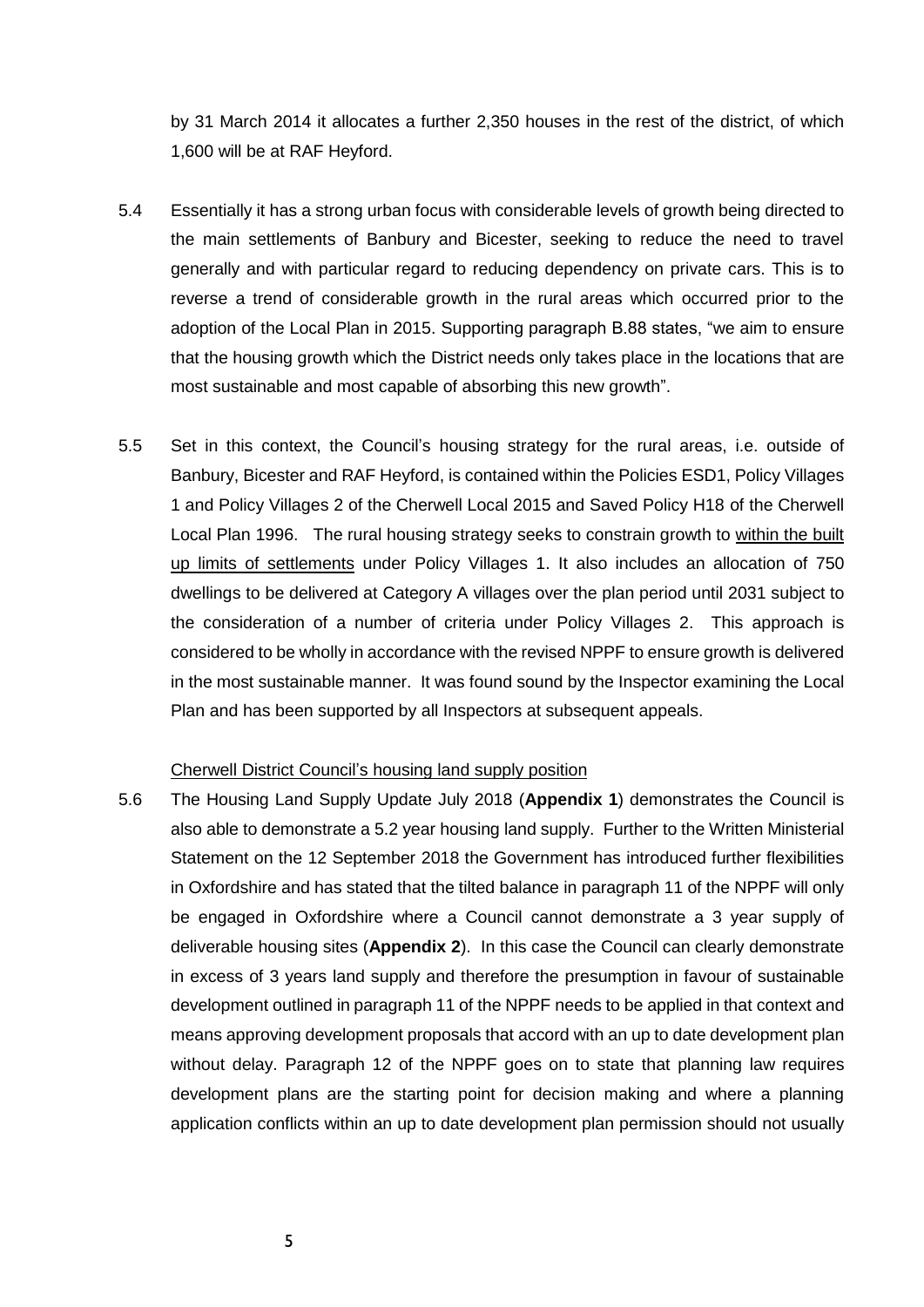be granted. For the reasons outlined in this statement the proposal is considered to conflict with the Council's up to date development plan and should therefore be dismissed.

The scale of the proposal and the relative sustainability of Sibford Ferris

- 5.7 The Site clearly lies outside the built up limits of Sibford Ferris and has an attractive, undeveloped character and appearance so development of the Site is not supported by Policy Villages 1, which only relates to development within the built up limits of settlements. Policy Villages 1 does, however, contain a settlement hierarchy which categorises Sibford Ferris and Sibford Gower as Category A settlements when taken together.
- 5.8 As such Policy Villages 2 is relevant to the consideration of the Appeal and includes a number of criteria for applications for new housing development of 10 or more dwellings to be assessed against. One of these criteria is '*whether the site is well located to services and facilities'* to serve the needs of future residents.
- 5.9 There is considerable variation in the size and relative service provision/facilities of Category A settlements and also the relationship with the larger settlements of Banbury and Bicester. The Council considers that not all Category A settlements will accommodate growth under Policy Villages 2, hence the requirements of the policy to take account of whether sites are well located to services and facilities. Therefore, each proposal falls to be assessed on its own merits based on the circumstances at the time of determining the application.
- 5.10 There are 24 Category A settlements listed in Policy Villages 1. Sibford Ferris is one of the smallest, with 476 people at the time of the 2011 census, ranking only above Finmere in terms of population (i.e. 23rd out of 24 - see **Appendix 3**). Sibford Gower has a slightly greater population (508, including Burdrop) than Sibford Ferris and is  $22<sup>nd</sup>$  out of the 24. Other than Sibford Gower, Sibford Ferris is the only settlement in the list of Category A villages which has been paired with another and yet both are of a similar size to Finmere  $(24<sup>th</sup>)$  and Weston on the Green  $(21<sup>st</sup>)$ .
- 5.11 It must logically be deduced therefore that Sibford Ferris is only a Category A settlement by virtue of being paired with Sibford Gower. Otherwise there would have been no need for them to be paired together. There was some logic in doing so – Sibford Ferris has a food shop and post office but no primary school or GP surgery. Sibford Gower is the converse, though its GP surgery is in Burdrop, and Gower also has a public house, The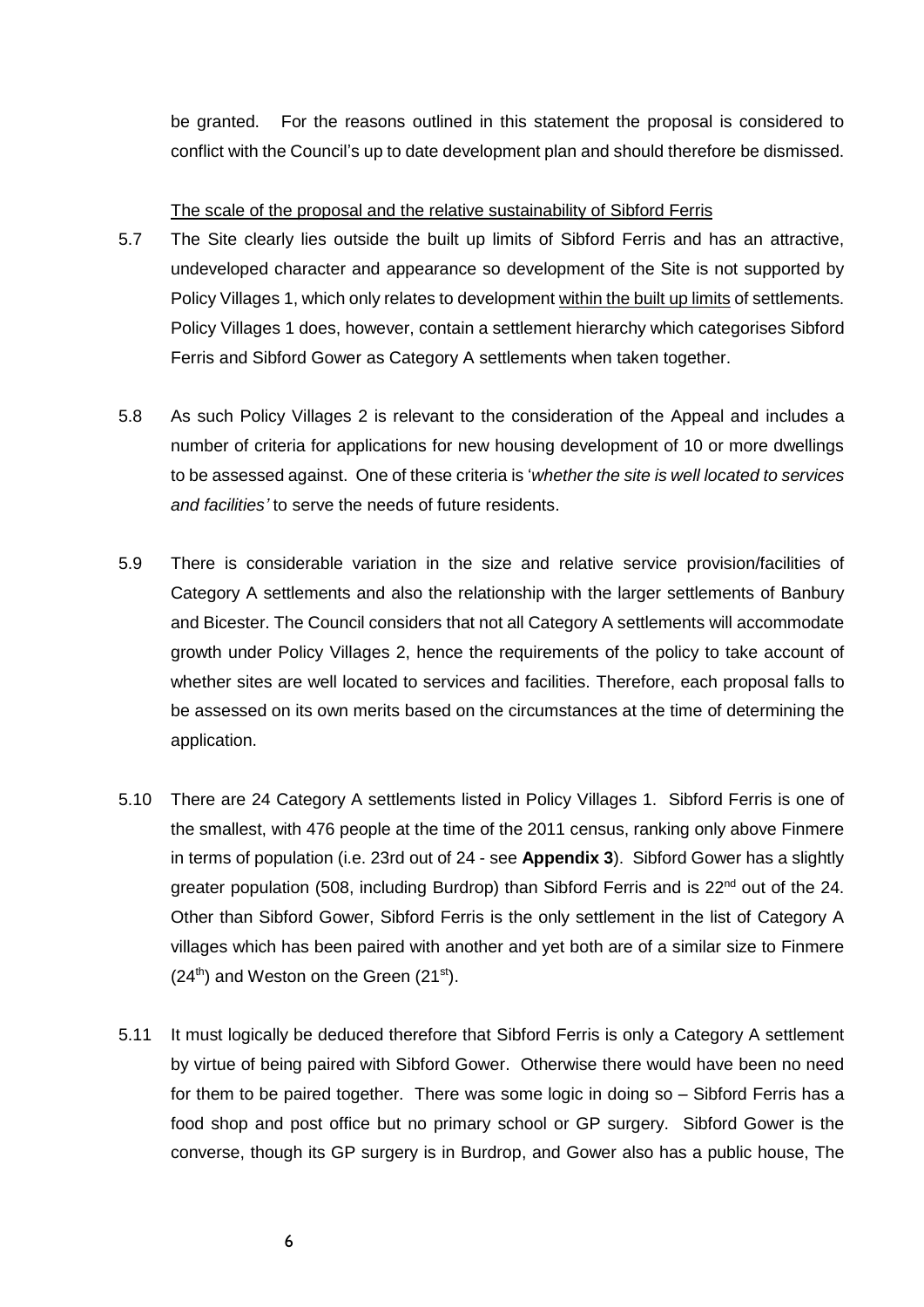Wykham Arms. However, walking and cycling between the two settlements is, at best, challenging and for many, particularly for the elderly and for young families, not realistic. There is a footpath from Sibford Ferris to the edge of Burdrop (though one has to cross Hawks Lane part way down to stay on a footpath), but as one enters Burdrop the footpath finishes, and one has to walk on narrow roads from there to where the footpath starts again at Acre Ditch. At points along this stretch it is difficult if not impossible to see cars coming. In addition, that walk includes significant undulations. Further, the distances to amenities are noted: Future residents of the appeal development would have to walk 1.0km to the GP surgery at Burdrop, c.1.33km to the primary school in Sibford Gower and c. 1.57km to the public house. These amenities are not within walking distance on a flat route, let alone one with the constraints identified above. Only the village store, post office and bus stops are within walking distance (c.660m and c.475m respectively) of the appeal site.

- 5.12 Sibford Ferris has a limited bus service (five stops eastbound and four stops westbound) and very few employment opportunities. Some other Category A settlements (Bloxham and Adderbury) are closer to the Banbury and others contain a wider range of services and facilities to meet the needs of residents to reduce the need to travel. Furthermore, it is considered that given the distance and the nature of the routes (unlit, national speed limit routes with no footpaths) to settlements containing a wider range of services, such as Banbury, Hook Norton and Shipston on Stour, it would be not be convenient or attractive alternative to walk or cycle. Therefore, each case has to be assessed on based on its own merits.
- 5.13 It is noted that Planning Inspectors for other appeals in the district at Category A villages such as in Weston on the Green (APP/C3105/W/16/3158925), Finmere (APP/C3105/W/17/3169168), Cropredy (APP/C3105/W/17/3187461), Launton (APP/C3105/W/17/3188671) and Fringford (APP/C3105/W/18/3204920) (**Appendices 4, 5, 6, 7 and 8** respectively) gave significant weight to the relative sustainability of the settlement and the appropriateness of growth in these locations under Policy Villages 2 in coming to their decisions.
- 5.14 Overall when taking the above matters into account it is therefore considered the Site would not be well located to services and facilities contrary to the criteria of Policy Villages 2 and future residents would be left with very little alternative other than private car trips when accessing work, schools, shopping or medical visits and other routine services. The Council submits therefore that the proposal is contrary to the policy aim of directing most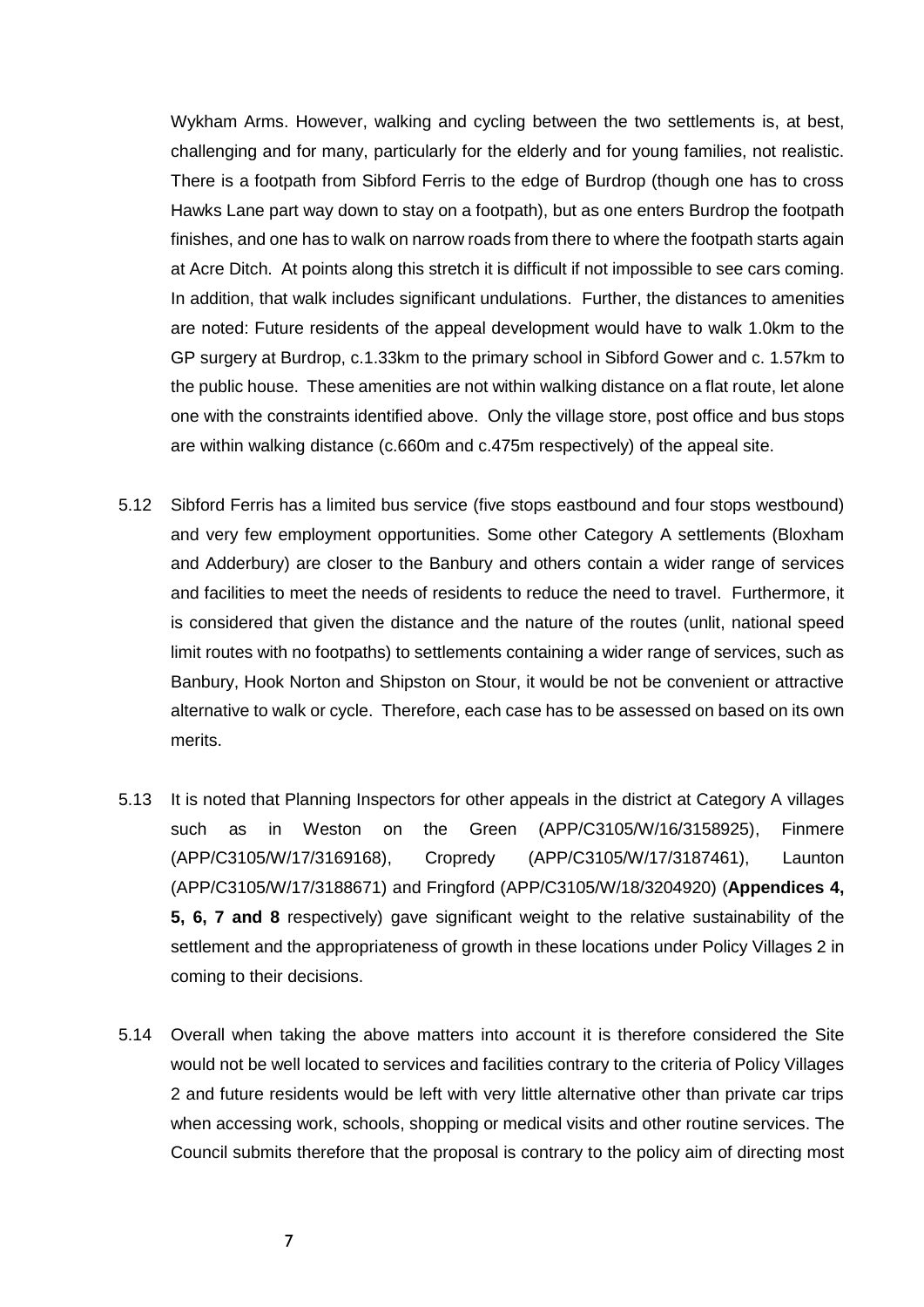growth to sustainable locations where dependency on the car can be reduced and conflicts with the criteria in Policy Villages 2 in this respect.

5.15 In support of this conclusion, at a recent appeal in Finmere (August 2018), which is another of the smaller Category A settlements within the district with a similar level of services and facilities to Sibford Ferris, the Inspector concluded on the matter of principle by stating:

*'It would provide this amount of housing in a location which has very limited access to shops, services and employment opportunities and access to these and other facilities would place heavy reliance on private cars. As a consequence, it would prejudice the aim of aligning the provision of rural housing with the sustainability of a location. In this way, the proposal is contrary to Policies ESD1 and Category Villages 2 and would not accord with the objective of the Framework to actively manage patterns of growth to make the fullest use of public transport, walking and cycling'* (APP/C3105/W/17/3189420, Paragraph 9).

5.16 The appeal proposal would result in a significant scale of development in relation to the size of the existing village – a 19% increase in terms of number of households and approximately a 13% increase in population, based on 2.5 people per dwelling for those proposed here. The Council submits that the scale of the appeal proposal is disproportionate to that of the existing village.

### The number of dwellings already permitted across the Category A villages

5.17 Policy Villages 2 states:

*A total of 750 homes will be delivered at Category A villages. This will be in addition to the rural allowance for small site 'windfalls' and planning permissions for 10 or more dwellings as at 31 March 2014.*

- 5.18 For sake of clarity:
	- 1. The "total of 750 homes" relates to houses on large sites which are both permitted and completed between 1<sup>st</sup> April 2014 to 31<sup>st</sup> March 2031, a period of 17 years. It is a component of the 2,350 homes in the table at Policy BSC1. A house on such a site which was permitted before 1<sup>st</sup> April 2014 but completed afterwards is counted in the 1,760.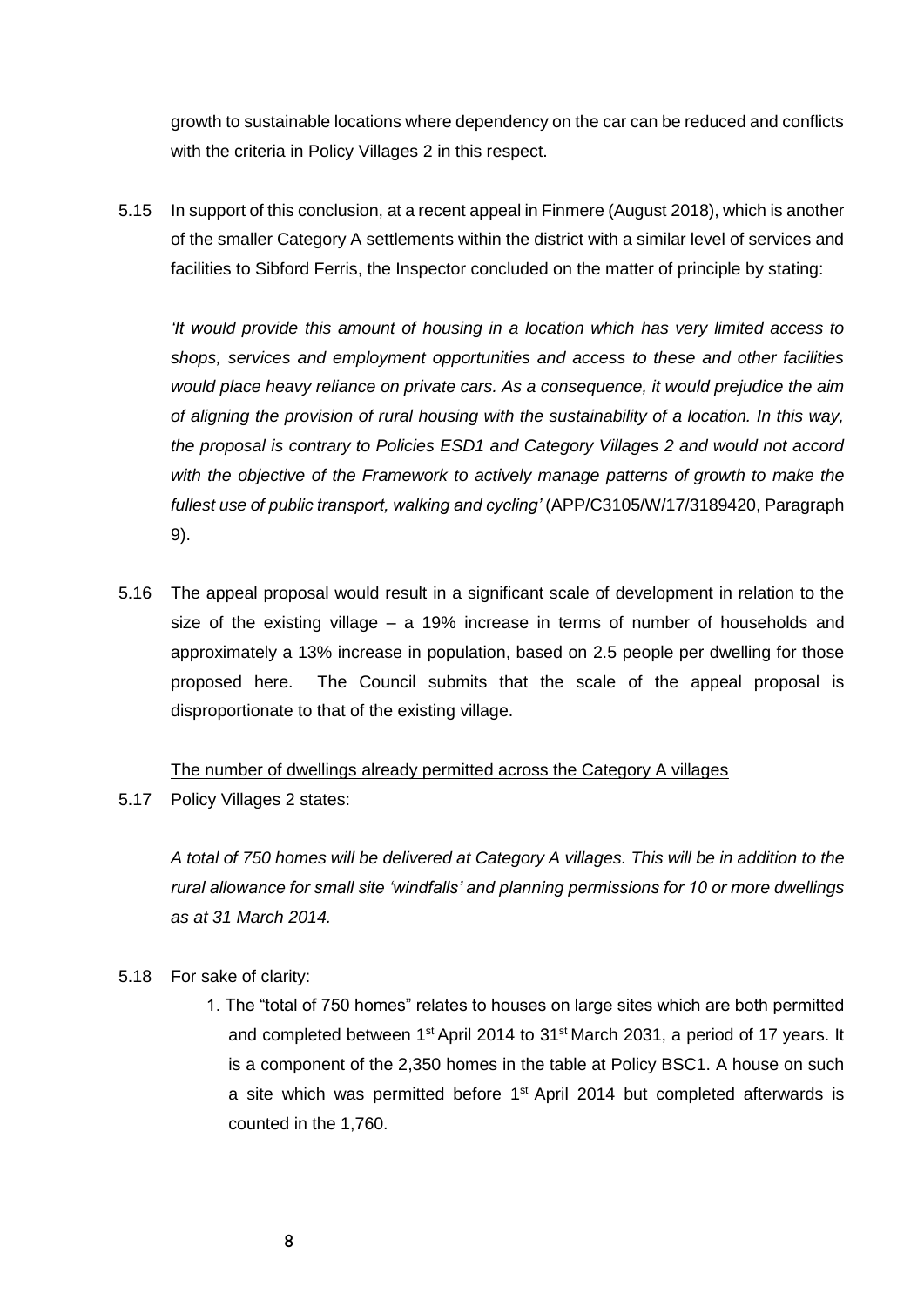- 2. The "rural allowance" is the same as "windfall allowance of 754 homes" mentioned in paragraph C.272 and relates to completions (regardless of the date of the planning permission) from 1<sup>st</sup> April 2014 to 31<sup>st</sup> March 2031, a period of 17 years. Each site is typically developed with fewer than 10 dwellings. This figure appears in the table in BSC1. The rural allowance is not limited to Category A villages.
- 3. The "planning permissions for 10 or more dwellings" corresponds with 888 dwellings in rural areas mentioned in the second table on page 249 and refers to planning permissions that had been granted by 1 April 2014. The 888 is a component of 1,760 in the table at BSC1. The figure of 888 dwellings is not limited to Category A villages.
- 5.19 Ahead of publication of the Annual Monitoring Report (2019), expected in late 2019, the Council has published a table of residential completions and permissions for the district, with a baseline date of 31st March 2019 (**Appendix 9**). It shows:
	- 7455 houses completed, of which 2765 are in the Rest of District.
	- 6715 houses committed, of which 1129 are in the Rest of District.
	- Total of 14,170 built or committed, of which 3894 are in the Rest of District (27%).
- 5.20 The Council has extrapolated housing provision at the Category A villages between 1<sup>st</sup> April 2014 and 31<sup>st</sup> March 2019, delivered via Policy Villages 2 (10 or more houses) (**Appendix 10**). Taking a cautious approach, the table discounts expired planning permissions and undetermined planning applications. Using paragraphs 14 and 17 of the Launton appeal as a guide, the following conclusions may be reached:

• Using a baseline of 31<sup>st</sup> March 2019, planning permissions have been granted for a total of 750 houses from 18 large sites since 1<sup>st</sup> April 2014, which means the Policy Villages 2 (PV2) requirement (750 houses) has been met.

• By 31<sup>st</sup> March 2019, there had been 271 completions from those sites.

• The proposed development would provide a further 25 dwellings taking the total permitted to 775 (750 + 25). The 750 figure in the policy would be breached.

• Since 31<sup>st</sup> March 2014, the delivery rate from PV2 sites has been 54 units per annum. If that rate continues, 750 homes will be delivered by 2028, three years before the end of the Plan period (2011-2031). Broadly the rate of delivery has been accelerating and this average figure takes account of the year 2014/2015 when only 2 houses were delivered.

5.21 The proposed development of up to 25 homes would prejudice the vision, strategy and objectives set out in the Development Plan, by: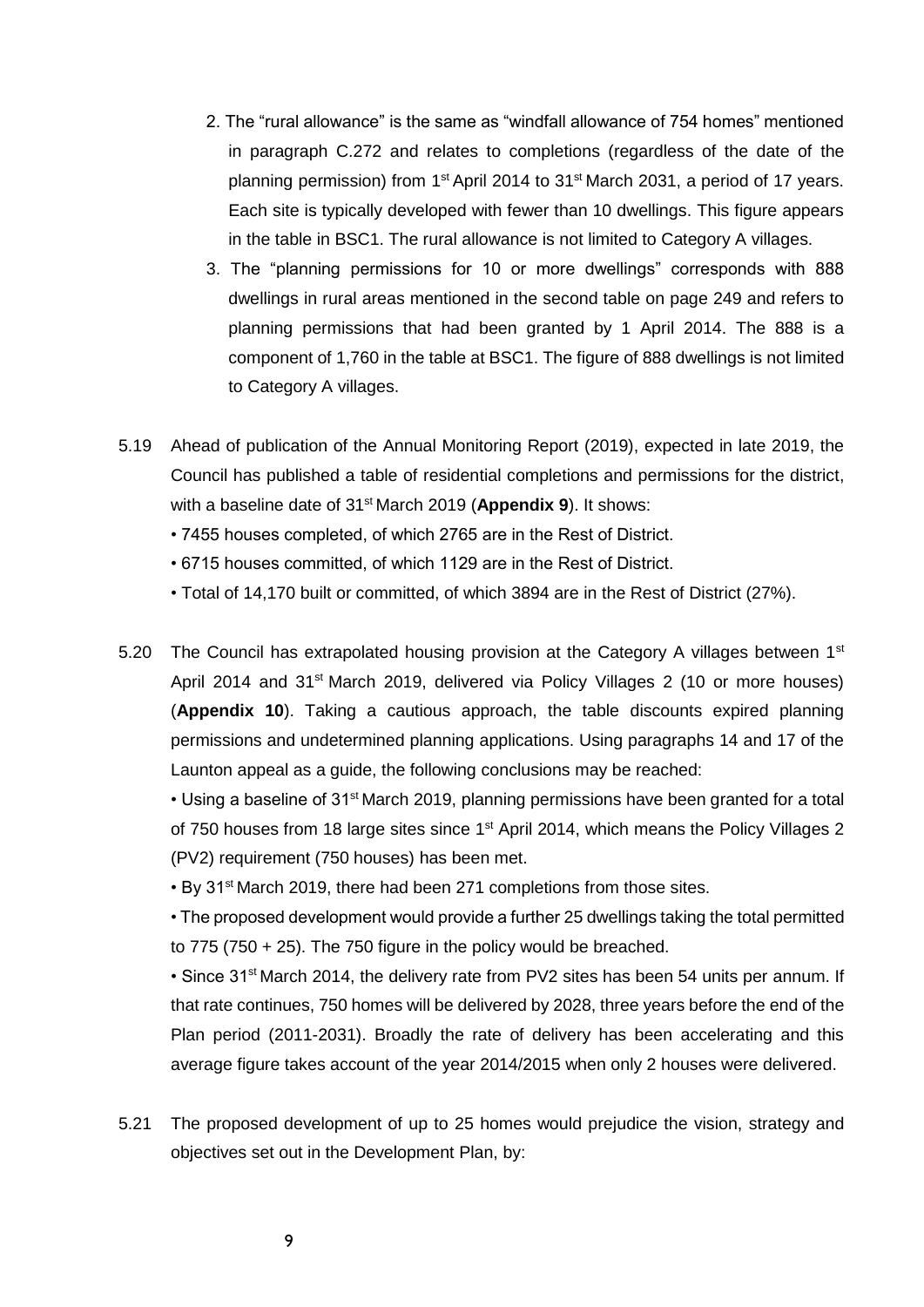1. Undermining efforts to focus growth (the "strong urban focus") at Bicester and Banbury. To put the urban focus into context, the Plan strategy requires that only about one quarter of houses will be delivered in the rural area ("rest of district"), of which a major portion is the proposed new settlement of 1600 homes at RAF Upper Heyford.

2. Failing to limit growth in the rural areas.

3. Failing to strictly control development in open countryside. One of the Core Planning Principles at CLP paragraph B.96 is to "protect the intrinsic character and beauty of the countryside".

- 5.22 In the appeal cases at Kirtlington (**Appendix 11**), Weston on the Green and Finmere, Inspectors consistently agreed that overprovision of the PV2 allocation could prejudice the sustainable growth strategy set out in the Development Plan and leave limited ability to respond to later changes in housing need in individual settlements. Dismissing the appeal proposal is consistent with these earlier appeal decisions.
- 5.23 In the case of Launton appeal, in the context of "750 homes will be delivered to Category A villages", the Inspector focused on completions and found that the annual rate of completions would, if continued, not be sufficient to produce 750 houses over the Plan period (paragraph 17). He therefore concluded that to permit a site of 72 houses would not, at that time, breach either PV2 or the overall strategy (paragraph 19). He considered that the reasoning in the earlier decision letters no longer applied as July 2018 was not 'early in the plan period' (paragraph 18).
- 5.24 While it is obviously the case that 750 houses have not yet been built on PV2 sites (one would hardly expect this) the position has clearly moved on since the Launton decision. Concerns raised in the earlier decision letters are again applicable, the concern which influenced the Launton Inspector has been addressed and his reasoning does not dictate that this appeal must be allowed.
- 5.25 Paragraphs 17 and 20 of the Launton Decision Letter state:

*"The latest AMR figures demonstrate that completions and planning permissions outstanding in the two principle towns of Bicester and Banbury amount to in the region of two thirds of housing delivery. The remaining one third being delivery in the rural areas, a substantial proportion of which is at a strategic allocation location.*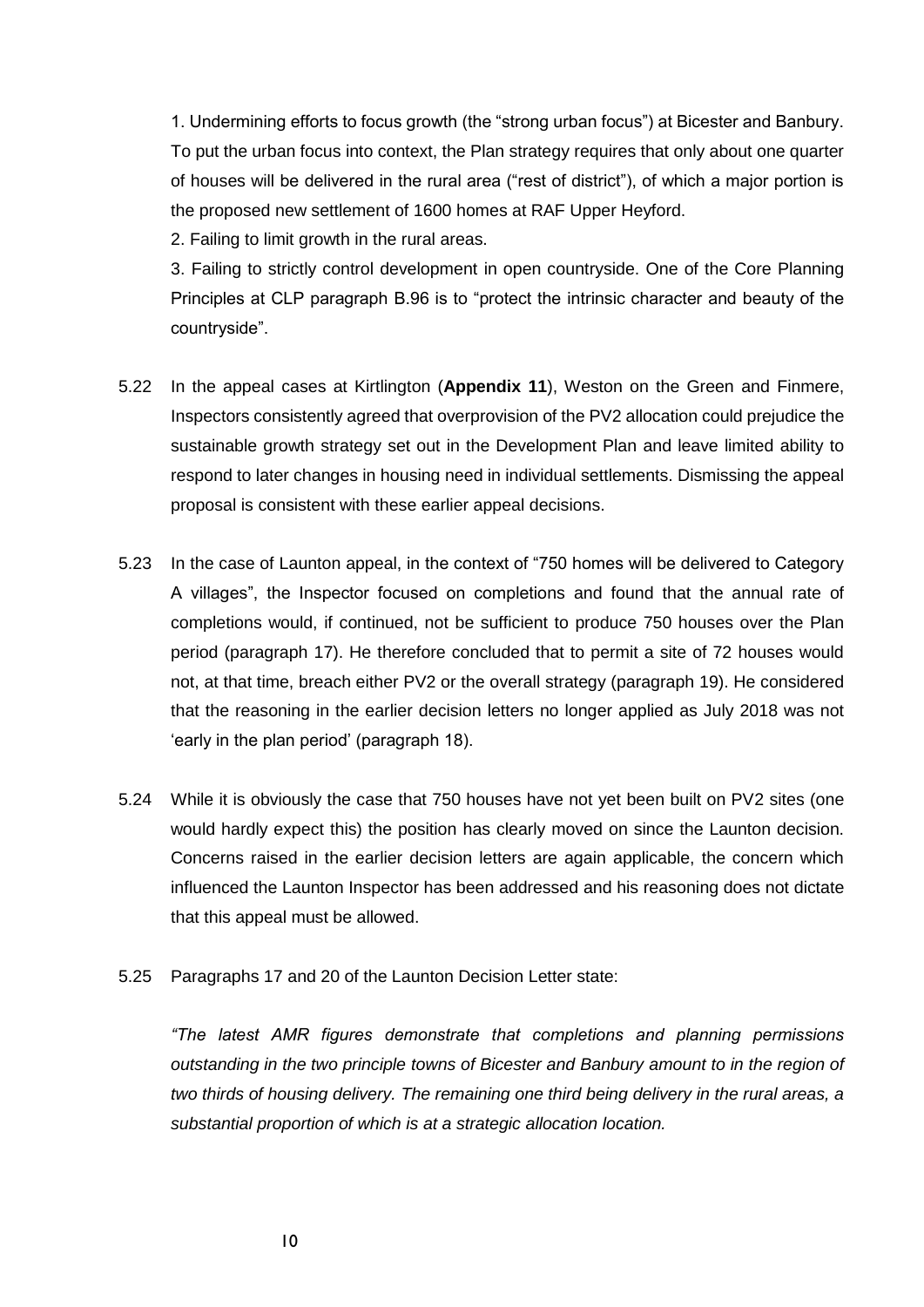*In any event, there is evidence to demonstrate that housing delivery is strengthening. That it is focussing in the main towns of Bicester and Banbury and the strategic allocation and that the contribution from the more sustainable villages (category A villages) in the rural area to the overall delivery of housing is achieving the plans overall need in a manner consistent with the strategy"* 

- 5.26 On 31<sup>st</sup> March 2019 (Appendix 9) there were 14,170 built or committed homes, of which 10,276 were in Bicester and Banbury (72%) and 3894 in the Rest of District (27%). This demonstrates that the overall strategy of the Plan to deliver most housing to the urban area of Bicester/Banbury is currently succeeding (the Policy BSC.1 ratio is 76%/24%), as it was when the Launton appeal was determined. However, that will not necessarily be the case during the second half of the Plan period if significantly more housing is delivered to Category A settlements than is allocated by Policies BSC1 and PV2.
- 5.27 The Launton development (72 homes) would not have resulted in the total number of houses *permitted* under PV2 exceeding the 750 figure (see the Inspector's paragraph 14). The present proposal would take the total to  $775$  ( $750 + 25$ ). The 750 figure in the policy would be exceeded and a material exceedance is significant in policy terms.
- 5.28 There have been two more years of monitoring since the Launton decision. The PV2 750 target spans 17 years, with a "start date" of 1<sup>st</sup> April 2014 and "end date" of 31<sup>st</sup> March 2031. Given the need to secure planning permission after 31st March 2014, a time lag in constructing houses on large sites at Category A villages for the first few years was likely, and indeed occurred. The 103 completed houses referred to in the Launton decision letter comprise 2, 69 and 32 houses respectively each year up to March 2017. Now there is a robust picture of houses completed and committed in Category A villages, with 271 houses completed up to 31 March 2019, 168 of those in the last 2 years. The average annual rate of completions is now higher than 2017 and this gives confidence that 750 houses will be built by 2031. Indeed, at the present rate (54 dpa):

• 750 homes at Category A villages via PV2 will be built by 2028, three years before the end of the Plan period (2011-2031).

• By March 2031, 912 homes would be built, the 162 excess being a significant amount.

5.29 Moreover, the delivery rate is likely to increase again because: • There are a large number of committed homes (479), which are likely to be constructed within the next 5 years (by 2024).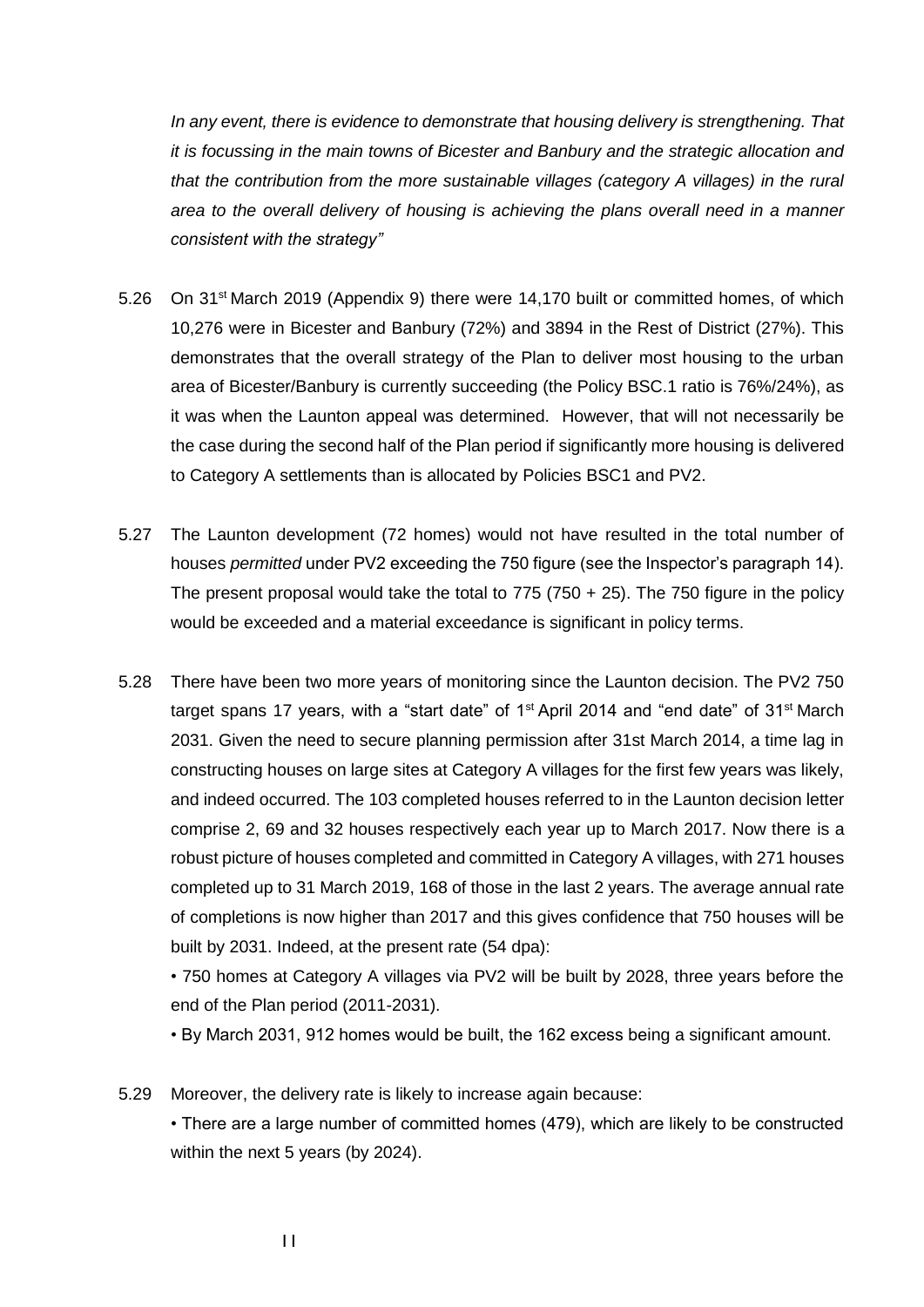• 311 of the 479 committed houses are on sites where development has already commenced.

• The 479 figure does not include two PV2 sites with a resolution to grant planning permission for 31 homes between them (*note the Launton decision was based on an AMR figure of 664 houses that included resolutions to grant*).

• More planning applications for housing under PV2 are likely to be submitted in the next 12 years. If the rate of housing delivery in Category A villages continues as expected, granting those future applications risks an imbalance in the distribution of housing to rural areas. Even so, in cases where there is strong local need and hitherto little recent housing, planning permission for more homes via PV2 may be forthcoming later in the Plan period.

- 5.30 The 750 dwellings allocated under Policy Villages 2 is not a ceiling or maximum, but neither it is a minimum and it is described in the policy as a "total". The 750 figure is embedded in the policy and it has an important strategic purpose (the "strong urban focus"), otherwise no figure would have been used in the Plan. Building significantly more than 750 houses on PV2 sites in the Plan period would undermine the sustainable growth strategy in the Development Plan and conflict with policies BSC1 and Policy Villages 2. As noted by the Planning Inspector at Finmere (Appendix 5) the corollary of that is to avoid unconstrained growth in less sustainable locations.
- 5.31 Given only 271 homes have, by  $31<sup>st</sup>$  March 2019, been completed (delivered) out of a total of 750, Policy Villages 2 is not *currently* in breach. Nor will this aspect of PV2 (the 750 total) be in breach if the appeal is allowed and 25 houses on the appeal site are immediately completed. However, immediate completion will not occur. If the appeal is allowed, 25 houses will be added to the 'pot' of committed sites. 479 houses are already in that pot, and to date only one PV2 permission (for 17 dwellings at Arncott) has lapsed – the overwhelming pattern is for PV2 permissions to get implemented. It is noted that the Appellant at paragraph 5.14 of its statement cites an application at 81-89 Cassington Road that features in the Council's 2018 Annual Monitoring Report. This permission was not issued and is not counted in the Council's figures for PV2 permissions set out in this Statement of Case. It is also noted that in the same paragraph the Appellant refers to the Cassington Road and Arncott sites as being "just two examples by way of illustration". The Council submits that there are no other examples, and that all other permitted Policy Villages 2 sites have come forward or are coming forward.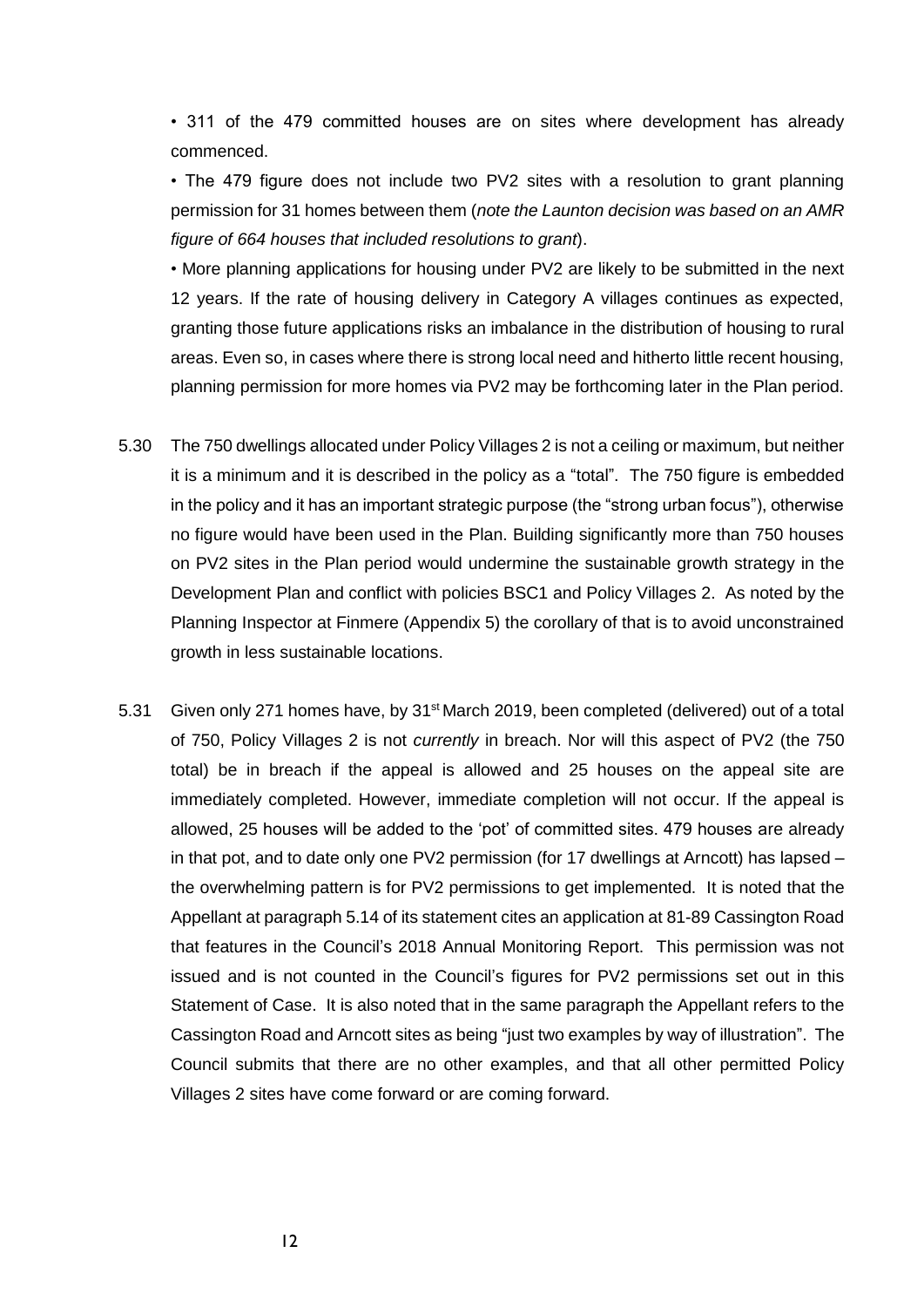- 5.32 Completion of the appeal proposal within the next five years, in combination with 479 other committed, deliverable houses, would result in the Policy Villages 2 total of 750 homes being completed (delivered) on the ground many years before 2031. There is no strategic need for the grant of planning permission for large sites at Category A villages at the present time. Furthermore, it is important to operate PV2 so as to achieve a wide spread between the PV2 villages (see below) and this will be difficult once all headroom has been exhausted.
- 5.33 Policy Villages 2 supporting paragraph C.270 states:

*"The Local Plan must set out an approach for identifying the development of new sites for housing across the rural areas to meet local needs in sustainable locations and to meet the strategic targets set in 'Policy BSC 1: District Wide Housing Distribution'."* 

- 5.34 There are 24 Category A villages. Some so far have delivered few or no houses (e.g. Deddington, Steeple Aston and Cropredy). In order to protect and support the district-wide housing strategy it is undesirable for the 750 homes total to be significantly exceeded. The opportunity for Category A villages to meet local housing needs would become more difficult if they are unable to do so via Policy Villages 2 during the second half of the Plan period. In other words, by giving due respect to the strategic importance and role of the 750 homes total, there is now little scope for other Category A settlements to meet their needs from 2019 to 2031, including affordable housing needs, without undermining the strong urban focus of the Development Plan.
- 5.35 The Council is therefore in a strong position regarding this rural housing allocation at a relatively early point in the plan period and in recent appeals Inspectors have agreed that this reduces the weight that should be given to the benefits of the new housing proposed under Policy Villages 2. Recent inspectors have noted the following:

*'Based on the housing land supply position and the large percentage of houses already built or granted permission in Category A villages against the 750 total in Policy Villages 2, there is no pressing need for the proposed development in terms of housing delivery.' (para 31 of APP/C3105/W/17/3187461 for 37 dwellings in the Category A village of Cropredy) (Full copy of decision at Appendix 6)*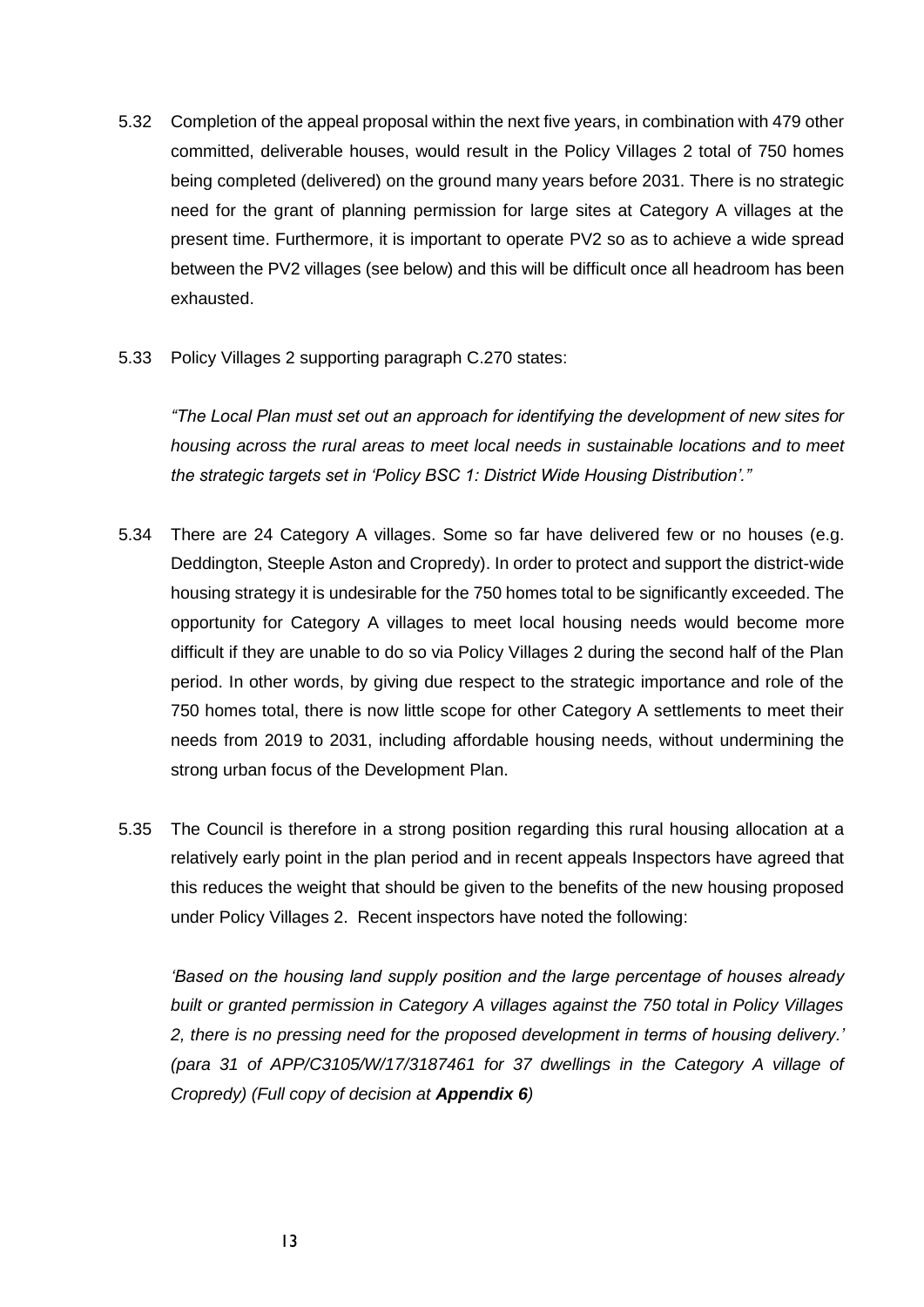*'It is agreed that, as set out in Policy Villages 2 of the LPP1, villages such as Kirtlington are able to accommodate limited additional housing of the scale proposed and that this could mean sites adjacent to the settlement boundary such as the appeal site. However, the housing needs of the District are currently being met and over 75% of the housing allocated through Policy Villages 2 has already been approved. This therefore reduces the weight to be afforded to this matter' (para 13 of APP/C3105/W/17/3178077 for 10 dwellings in the Category A village of Kirtlington)*

*'I concur with the Council's view that, although the 750 allocation should not be viewed as a maximum, this puts the Council in a strong position in relation to finding sites for rural housing at this early stage in the life of the CLLP1 and there is no pressing need for the development in terms of housing delivery.' (para 8 of APP/C3105/W/17/3189420 for up to 25 dwelling in the Category A village of Finmere)*

- 5.36 Given the above, it is considered that weight that can be attributed to the new housing is reduced, and that the poor access to services and facilities in the village and surroundings area, outweighs the economic benefits associated with the new housing.
- 5.37 In conclusion on matters of principle the Council submits that there is not overriding need for the appeal scheme on housing delivery grounds given the strong housing land supply of the Council and the progress made towards granting consent for the 750 dwellings under Policy Villages 2. Given the limited services and facilities in Sibford Ferris, alongside the distance and links to other settlements with a wider extent of services and facilities, the provision of 25 dwellings on the Site would amount to an unsustainable form of growth and would be odds with rural housing strategy in contained in policies ESD1, Villages 1 and Villages 2 of the Cherwell Local Plan and advice in the NPPF which seek to assign growth to the most sustainable locations where dependency on the car can be reduced. It would also reduce the flexibility of the Development Plan to respond to future identified housing needs in other Category A settlements where sufficient services and facilities may exist. The principle of the development is therefore considered to be unacceptable.

### Policy Villages 2: Site specific criteria

5.38 The final part of Policy Villages 2 introduces 11 criteria for considering sites at Category A villages. The appeal proposal performs poorly in respect of these criteria and, on balance, it represents unsustainable development.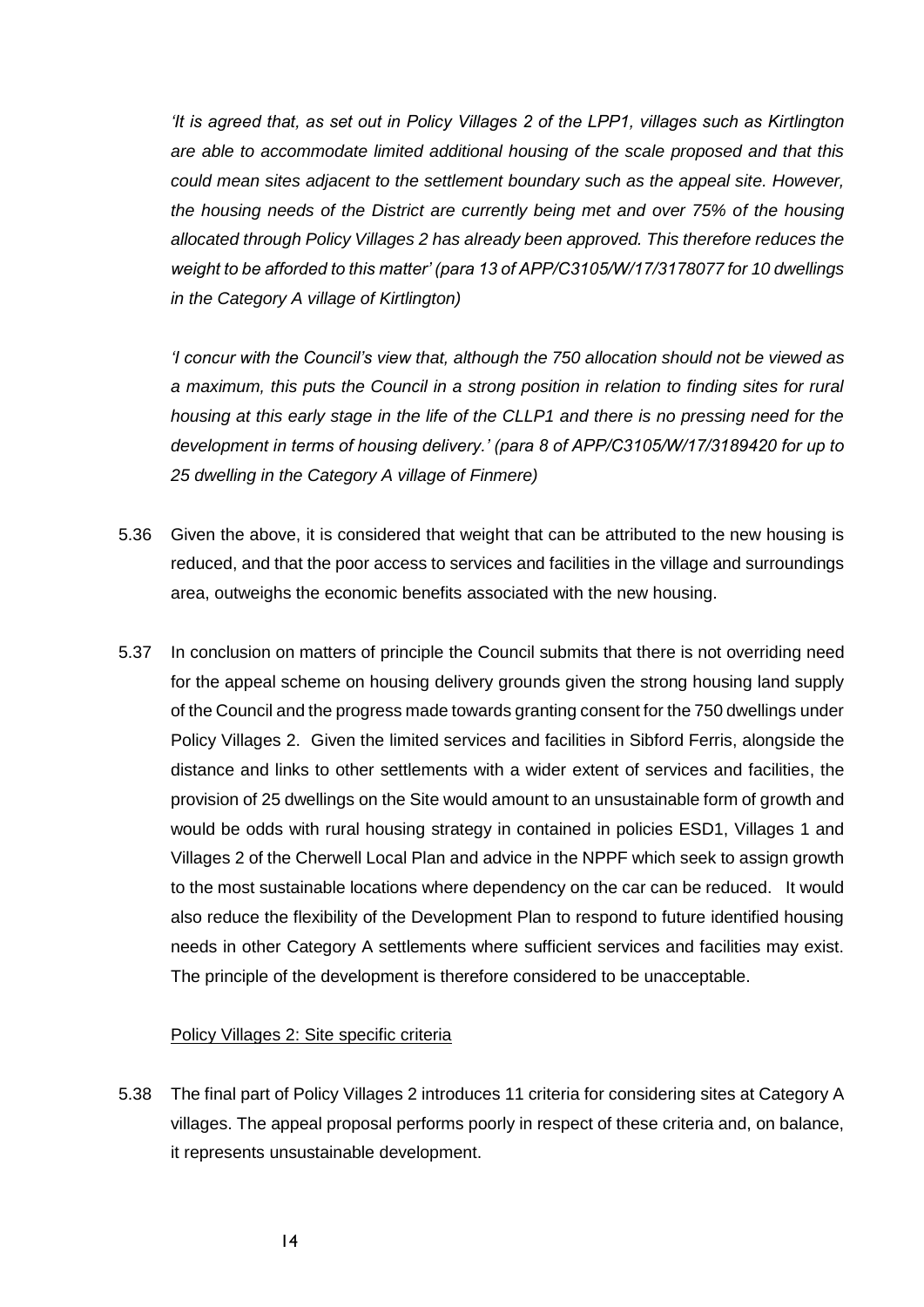*"Whether the land has been previously developed land or is of lesser environmental value;*  The appeal proposal fails. The land is not previously developed land nor of lesser environmental value.

*Whether significant adverse impact on heritage and wildlife assets could be avoided;*  Pass.

*Whether development would contribute in enhancing the built environment;*  Fail. Refusal reason 2.

*Whether best and most versatile agricultural land could be avoided;*  Fail. Refusal reason 2.

*Whether significant adverse landscape impacts could be avoided;* 

Neutral. Refusal reason 2. The Council submits the proposal would cause unacceptable harm to the character and appearance of the area, open rural countryside and rural edge of village setting, but stops short of asserting adverse landscape impacts,

*Whether satisfactory vehicular and pedestrian access/egress could be provided;*  Pass.

*Whether the site is well located to services and facilities;* 

Fail. For the reasons set out in this statement, the site is not well located to services and facilities.

*Whether necessary infrastructure could be provided;*  Pass.

*Whether land considered for allocation is deliverable now or whether there is a reasonable prospect that it could be developed within the plan period;*  Pass.

*Whether land the subject of an application for planning permission could be delivered within the next five years;*  Pass.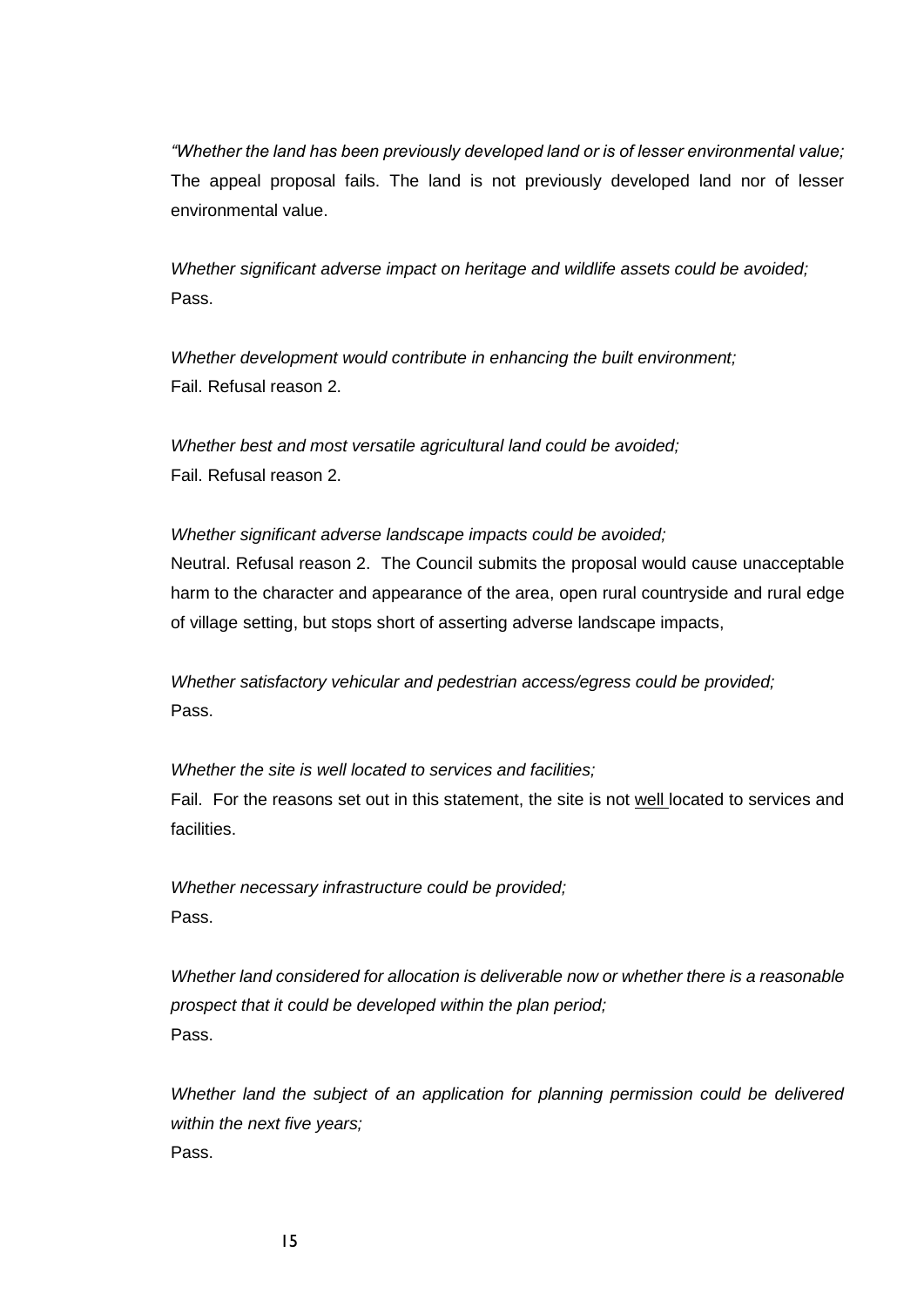*Whether development would have an adverse impact on flood risk."*  Pass.

### Refusal Reason 2: Impact on character and appearance of area

- 5.39 *By virtue of its extension beyond the built limits of the village on a greenfield site and in an area of Grade 2 (very good) agricultural land and its visual impact on the rural character and appearance of the locality, the proposed development would cause unacceptable harm to the character and appearance of the area, open rural countryside and rural edge of village setting, failing to reinforce local distinctiveness. The proposal is therefore contrary to Policies ESD13, ESD15 and Villages 2 of the Cherwell Local Plan 2011-2031 Part 1, saved Policy C28 of the Cherwell Local Plan 1996 and Government guidance contained within the National Planning Policy Framework.*
- 5.40 Government guidance contained within the NPPF requiring good design states that good design is a key aspect of sustainable development, and that the creation of high quality places is fundamental to what planning should achieve. Further, permission should be refused for development of poor design that fails to take the opportunities for improving the character and quality of an area and the way it functions. Paragraph 127 highlights that development should:
	- function well and add to the overall quality of the area
	- be sympathetic to local character and history

- establish and maintain a street sense of place using the arrangements of street and spaces to create attractive and distinctive places.

- 5.41 Paragraph 130 states that permission should be refused for development of poor quality that fails to take the opportunities available for improving the character and quality of an areas and the way it functions.
- 5.42 Policy ESD15 of the Cherwell Local Plan Part 1 states that: *"New development proposals should:*

*a. Contribute positively to an area's character and identity by creating or reinforcing local distinctiveness and respecting local topography, including skylines, valley floors, significant trees, historic boundaries, landmarks, features or views.*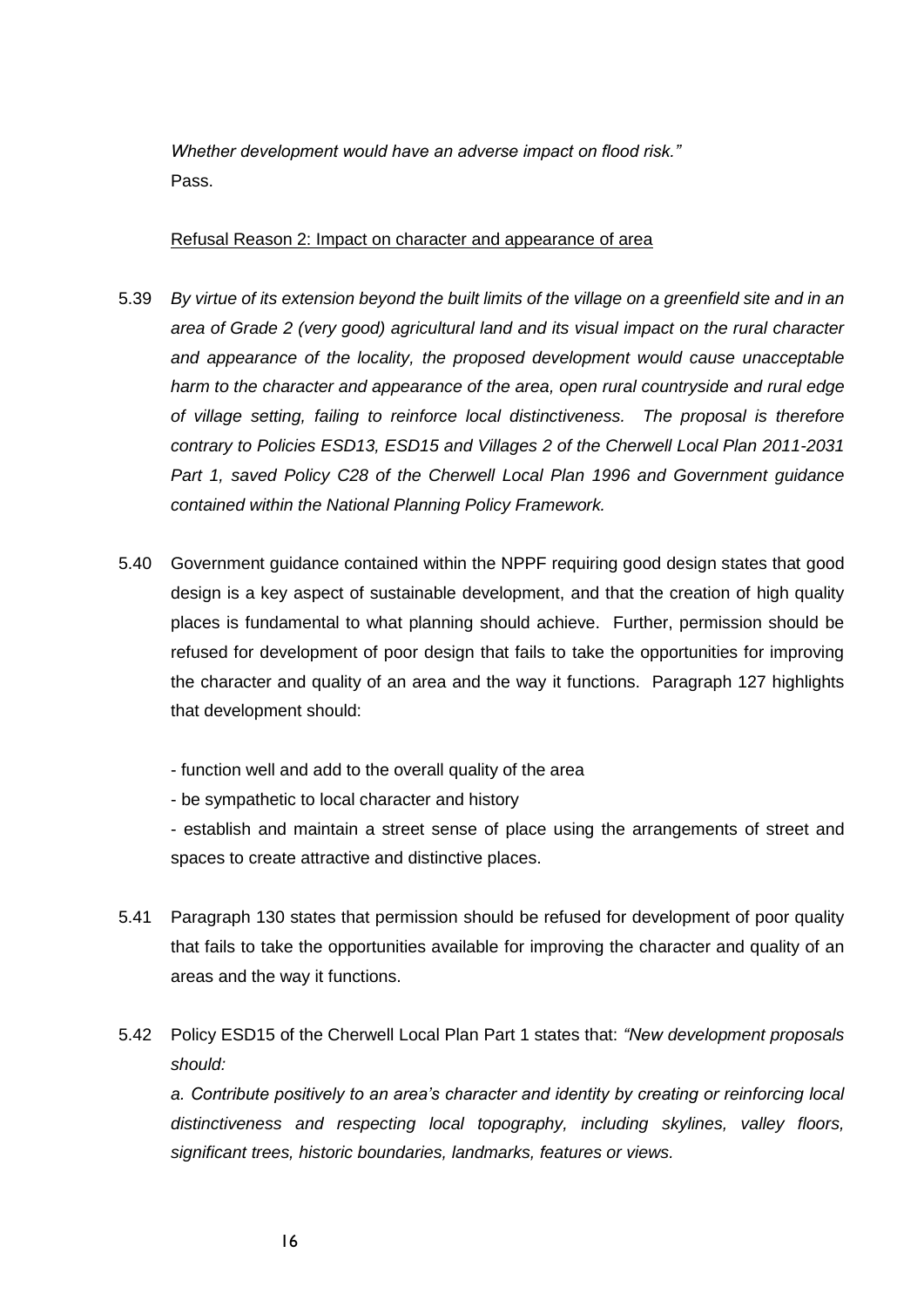*b. Respect the traditional pattern routes, spaces, blocks, plots, enclosures and the form, scale and massing of buildings. Development should be designed to integrate with existing streets and public spaces, and buildings configured to create clearly defined active public frontages."*

- 5.43 Policy ESD13 of the Cherwell Local Plan Part 1 states that*: "Development will be expected to respect and enhance local landscape character, securing appropriate mitigation where damage to local landscape character cannot be avoided. Proposals will not be permitted if they would:*
	- *a. Cause undue visual intrusion into the open countryside;*
	- *b. Cause undue harm to important natural landscape features and topography;*
	- *c. Be inconsistent with local character;*
	- *d. Harm the setting of settlements, buildings, structures or other landmark features;*
	- *e. Harm the historic value of the landscape."*
- 5.44 Saved Policy C28 of the Cherwell Local Plan 1996 has been cited in the second refusal reason but relates more particularly to detailed proposals, i.e. matters of layout, design and external appearance.
- 5.45 In accordance with the paragraph 126 of the NPPF that Council has also adopted the Cherwell Residential Design Guide SPD (July 2018) (**Appendix 12**). In this respect the site lies within Ironstone Downs area where most villages are small and either linear or nucleated in form. positioned in valley locations either on the valley sides, at the head of the valley or on the brow of the hill, and are generally only visually prominent where the valleys are open and wide. It also notes new development should avoid responding to the wrong context, for example taking precedent from poor quality development, and should focus on the positive elements of an area. It goes on to note that new development should follow the historic pattern of growth and development of individual sites as discrete housing estates, off a single main access with little connectivity should be avoided (section 4.6).
- 5.46 The appeal proposal would result in the development of a greenfield site, and the loss of what is presently open, rural countryside. Even the highest quality housing development of this scale would have an urbanising effect on the site and its immediate surroundings.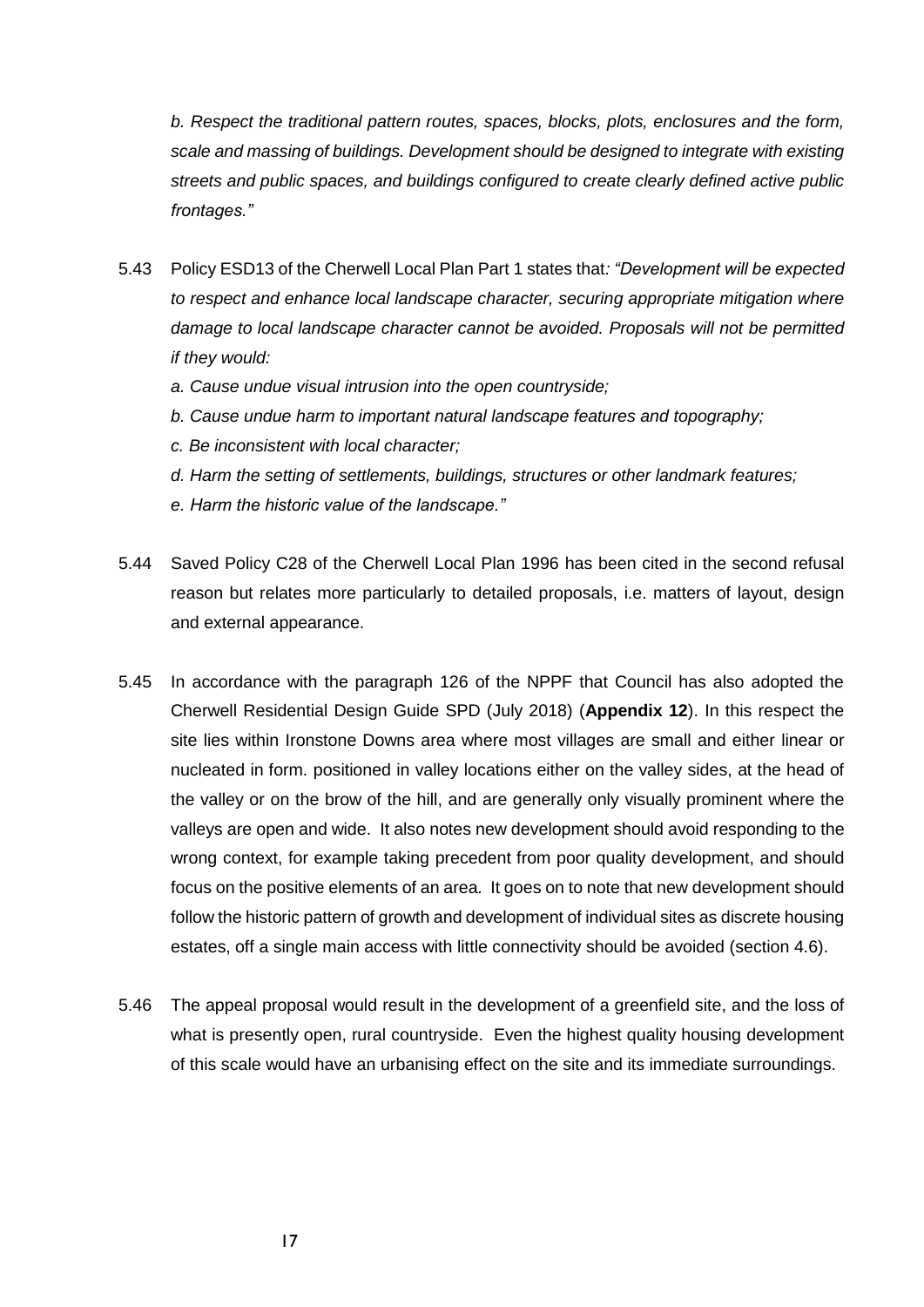- 5.47 The village is characterised by linear development with various offshoots (closes) that each comprise a small handful of houses. The exception to this is the Cotswold Close development on the east side of the Hook Norton Road, opposite the appeal site.
- 5.48 The appeal proposal would result in a cul de sac development of substantial size relative to that of the existing village and by virtue of its scale and location would result in significant harm to the character and appearance of the area and to the setting of the village and would cause undue visual intrusion into the countryside.
- 5.49 It is particularly important to note that the appeal site is categorised as Grade 2 (very good) agricultural land, and therefore the proposal would lead to the loss of the best and most versatile agricultural land. This counts significantly against the appeal proposal. That much of Sibford Ferris/Sibford Gower/Burdrop may be surrounded by Grade 2 agricultural land does not justify its loss.
- 5.50 In addition, it is important to note that while the site was identified within the 2017 Housing and Economic Land Availability Assessment (HELAA) as having potential for new residential development, the HELAA concluded that development should be confined to the north-eastern corner of the site, and to a development of 10 dwellings.
- 5.51 The reason for this limit to the number of dwellings developable at the site was the potential for visual intrusion into the open countryside and detrimental impacts on the surrounding valued rural landscape. There are significant views of the site from the adjacent public rights of way and distant views appreciable from across the valley north of the site. The HELAA identifies this visual and landscape impact as a constraint to the developable area of the wider site.
- 5.52 The appeal proposal extends further to the west than the HELAA assessed as acceptable and the layout and pattern of development would not be consistent with the characteristics of Sibford Ferris.
- 5.53 The Council submits that the additional 15 dwellings proposed here extends the built form beyond that north-eastern corner to an extent which is demonstrably harmful to the character and appearance of the area and the rural edge of village setting.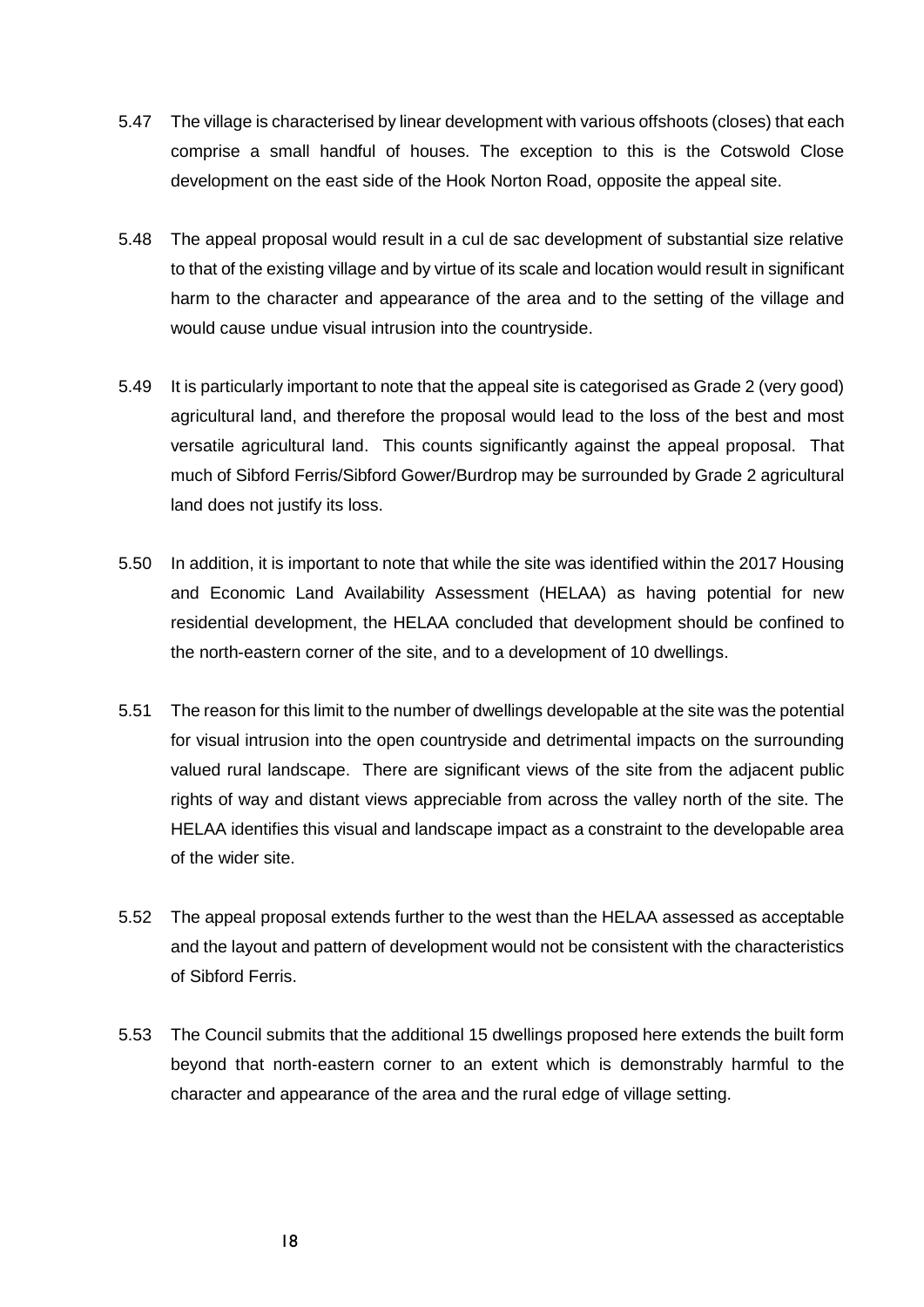### Planning Obligation

- 5.54 The final reason for refusal relates to the absence of a legal agreement to secure the infrastructure required to support and mitigate the impacts of the proposed development. In this case Policy BSC10 and BSC11 of the Cherwell Local Plan 2015 requires the provision of open space to support new housing growth. In accordance with 'Table 7: Local Standards of Provision' of the Cherwell Local Plan Part 1 (2015) the proposal requires a local area of play (LAP) (100sqm activity zone with 400m buffer) and contributions to the maintenance of on-site trees, hedgerows and drainage features. Policy BSC3 requires the provision of 35% affordable housing as part of the development. In accordance with the Developer Contributions SPD (2018) (**Appendix 13**) financial contributions are required towards the provision of refuse/recycling bins for the development, and towards improvements to off-site indoor and outdoor sports facilities and new community facilities or the improvement/expansion of existing facilities where there is insufficient space capacity in existing appropriate facilities.
- 5.55 The County Council is also requesting financial contributions in respect of public transport infrastructure and a traffic regulation order re alteration to the speed limit on Hook Norton Road.
- 5.56 The Appellant has approached the Council with regard to a draft Section 106 agreement in an attempt to address this reason for refusal. The Council considers it likely that progress will be made in this regard and the parties may be able to agree planning obligations that would be required in the event of the appeal being allowed. In the meantime, however, the 3rd reason for refusal stands.

### Planning Balance

- 5.57 The purpose of the planning system is to contribute to the achievement of sustainable development which means pursuing the economic, social and environmental objectives in mutually supportive ways. The planning system should also be genuinely plan led.
- 5.58 The proposed development would result in some modest social and economic benefits associated with the provision of 25 dwellings on the Site.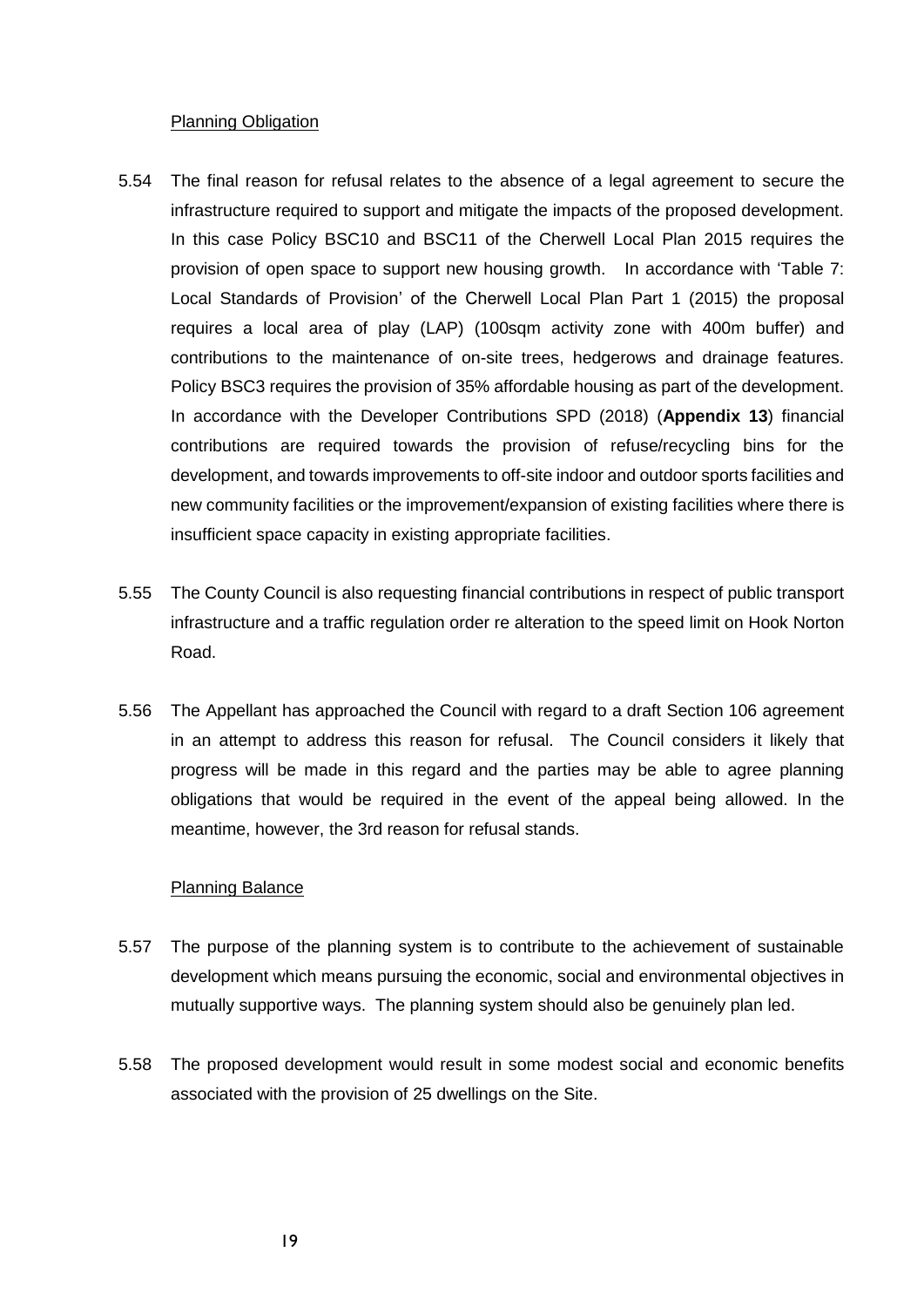- 5.59 However, these matters are not considered to outweigh the conflict with the Development Plan and the Council submits that significant environmental harm that would result from the development. As outlined within this statement the principle of development would conflict with the Council's rural housing strategy in that future occupants would have poor access to services and facilities and be highly reliant on the private car to meet their day to day needs. It would therefore not manage growth in a manner to reduce the need to travel and the proposal would conflict with Policy ESD1 and Policy Villages 2 in this respect.
- 5.60 It would also result in the loss of a mainly greenfield site that is Grade 2 (very good) agricultural land and would result in significant visual harm to the locality and detrimentally impact on the character and quality of the natural and built environment and would fail to reinforce local distinctiveness. The proposal would result in the loss of open rural countryside and the erosion of the rural setting of the village.
- 5.61 Furthermore, the proposal would not adequately provide for the necessary infrastructure to off-set the impacts of the development. The Council therefore submits that when assessed as a whole the proposed development conflicts with the Development Plan and there are not considered to be any material considerations which outweigh this conflict.
- 5.62 For the above reasons, the Inspector is respectfully requested to dismiss the appeal.
- Appendix 1: Housing Land Supply Update July 2018
- Appendix 2: Ministerial Statement on Housing Land Supply in Oxfordshire
- Appendix 3: Category A Settlements
- Appendices 4 8 and 11: Appeal decisions

Appendix 9: Table of residential completions and permissions for the district, with a baseline date of 31st March 2019

- Appendix 10: Housing provision at Category A villages up to 31<sup>st</sup> March 2019
- Appendix 12: Cherwell Residential Design Guide (2018)
- Appendix 13: CDC Developer Contributions SPD (2018)
- Appendix 14: Suggested draft conditions

**Officer:** Nathanael Stock **Dated:** August 2019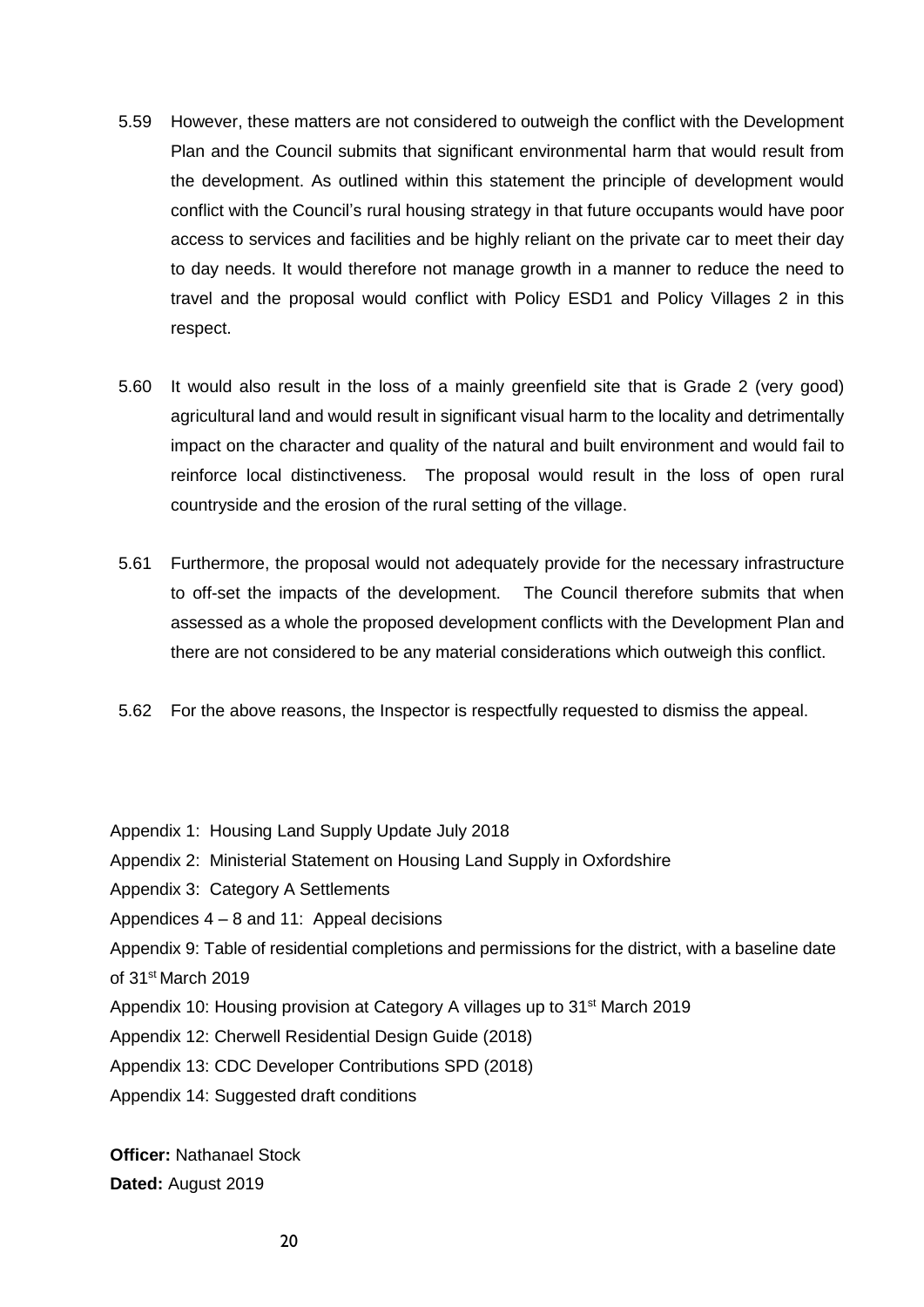### **Appendix 2: Ministerial Statement on Housing Land Supply in Oxfordshire**

[https://www.parliament.uk/business/publications/written-questions-answers-statements/written](https://www.parliament.uk/business/publications/written-questions-answers-statements/written-statement/Lords/2018-09-12/HLWS924/)[statement/Lords/2018-09-12/HLWS924/](https://www.parliament.uk/business/publications/written-questions-answers-statements/written-statement/Lords/2018-09-12/HLWS924/)

My Rt. Hon Friend, the Secretary of State for Housing, Communities and Local Government (James Brokenshire) has today made the following Written Ministerial Statement.

In March this year the Government committed to the Oxfordshire Housing and Growth Deal, to support ambitious plans to deliver 100,000 homes by 2031. The Oxfordshire-wide Joint Statutory Spatial Plan to be adopted by 2021 will be supported by £215 million of funding to help deliver more affordable housing and infrastructure improvements to support sustainable development across the county.

Paragraph 217 of the National Planning Policy Framework sets out that the Government will explore potential planning freedoms and flexibilities, for example where this would facilitate an increase in the amount of housing that can be delivered. Such freedoms and flexibilities are to be considered by the Government on a case by case basis. In this instance the Government has worked closely with the authorities in Oxfordshire to agree planning freedoms and flexibilities that will support the ambitious plan-led approach through a Joint Spatial Strategy and the Housing Deal.

As part of the Housing Deal, Oxfordshire sought flexibility from the National Planning Policy Framework policy on maintaining a 5 year housing land supply. This policy supports the delivery of housing by ensuring sufficient land is coming forward to meet housing need. However, we recognise the ambitious plans in Oxford to deliver above their housing need in the long term. The Government wants to support this strategic approach to supporting housing delivery through joint working. We have therefore agreed to provide a short term flexibility which will support the delivery of the local plans for the area and ensure that the local authorities can focus their efforts on their Joint Spatial Strategy. The Government recognises that in the short term this will result in fewer permissions being granted under paragraph 11 of the National Planning Policy Framework but the Government believes that it is important to support these ambitious plans that will deliver more housing in the longer term.

Having considered the responses from a local consultation, which closed on the 12th July 2018, I am today implementing a temporary change to housing land supply policies as they apply in Oxfordshire.

For the purposes of decision-taking under paragraph 11(d), footnote 7 of the National Planning Policy Framework will apply where the authorities in Oxfordshire cannot demonstrate a three year supply of deliverable housing sites (with the appropriate buffer, as set out in paragraph 73). This policy flexibility does not apply to the Housing Delivery Test limb of footnote 7 of the National Planning Policy Framework nor plan making policy in paragraph 67. If a local authority intends to fix their land supply under paragraph 74 they will still be required to demonstrate a minimum of five year supply of deliverable housing sites, with the appropriate buffer.

This statement is a material consideration in planning decisions and applies to those local planning authorities in Oxfordshire with whom the Government has agreed the Oxfordshire Housing and Growth Deal, namely Cherwell District Council, Oxford City Council, South Oxfordshire District Council, Vale of White Horse District Council and West Oxfordshire District Council. This statement applies from today and remains in effect until the adoption of the Joint Statutory Spatial Plan in each area, provided the timescales agreed in the Housing and Growth Deal are adhered to. I will monitor progress against these timescales and keep the planning flexibility set out in this statement under review.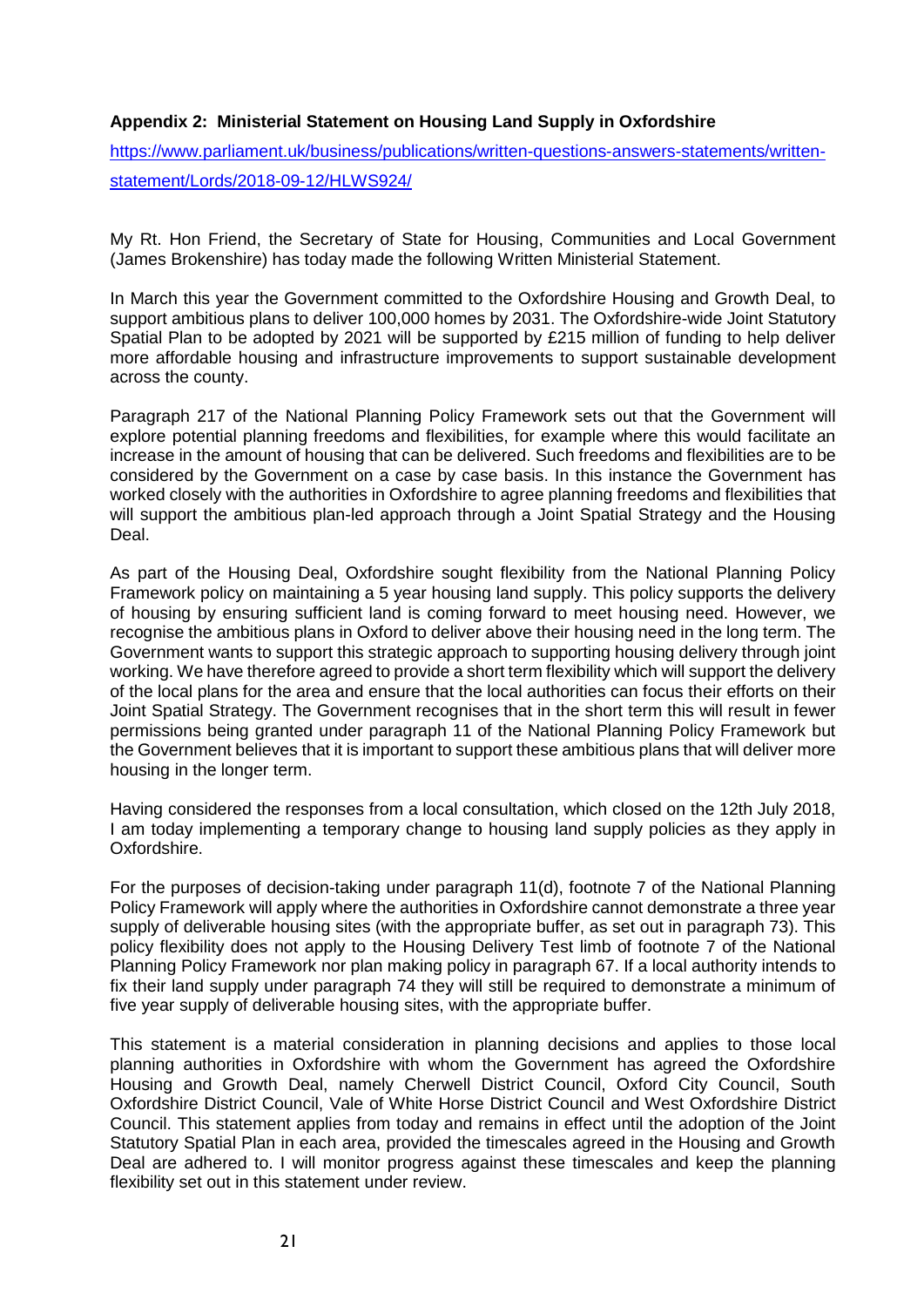# **Appendix 3: Category A Settlements**

| <b>Parish</b>            | <b>Population Size</b> | No. of dwellings (pro rata -<br>minimum 10) |
|--------------------------|------------------------|---------------------------------------------|
| Kidlington<br>1.         | 13723                  | 235                                         |
| <b>Bloxham</b><br>2.     | 3374                   | 58                                          |
| 3.<br><b>Adderbury</b>   | 2819                   | 48                                          |
| Yarnton<br>4.            | 2545                   | 44                                          |
| 5.<br><b>Ambrosden</b>   | 2248                   | 39                                          |
| <b>Deddington</b><br>6.  | 2146                   | 37                                          |
| <b>Bodicote</b><br>7.    | 2126                   | 36                                          |
| <b>Hook Norton</b><br>8. | 2117                   | 36                                          |
| 9.<br><b>Arncott</b>     | 1738                   | 30                                          |
| 10. Launton              | 1204                   | 21                                          |
| 11. Kirtlington          | 988                    | 17                                          |
| 12. Sibford Ferris/Gower | 984                    | 17                                          |
| 13. Steeple Aston        | 947                    | 16                                          |
| 14. Bletchingdon         | 910                    | 16                                          |
| 15. Chesterton           | 850                    | 15                                          |
| 16. Begbrooke            | 783                    | 13                                          |
| 17. Fritwell             | 736                    | 13                                          |
| 18. Cropredy             | 717                    | 12                                          |
| 19. Milcombe             | 613                    | 10                                          |
| 20. Fringford            | 602                    | 10                                          |
| 21. Wroxton              | 546                    | $10*$                                       |
| 22. Weston on the Green  | 523                    | $10*$                                       |
| 23. Finmere              | 466                    | $10*$                                       |
| <b>TOTAL</b>             | 43705                  | 752                                         |

# **CATEGORY A VILLAGES RANKED BY PARISH POPULATION SIZE (2011 CENSUS)**

\*The actual pro-rata figure is less than 10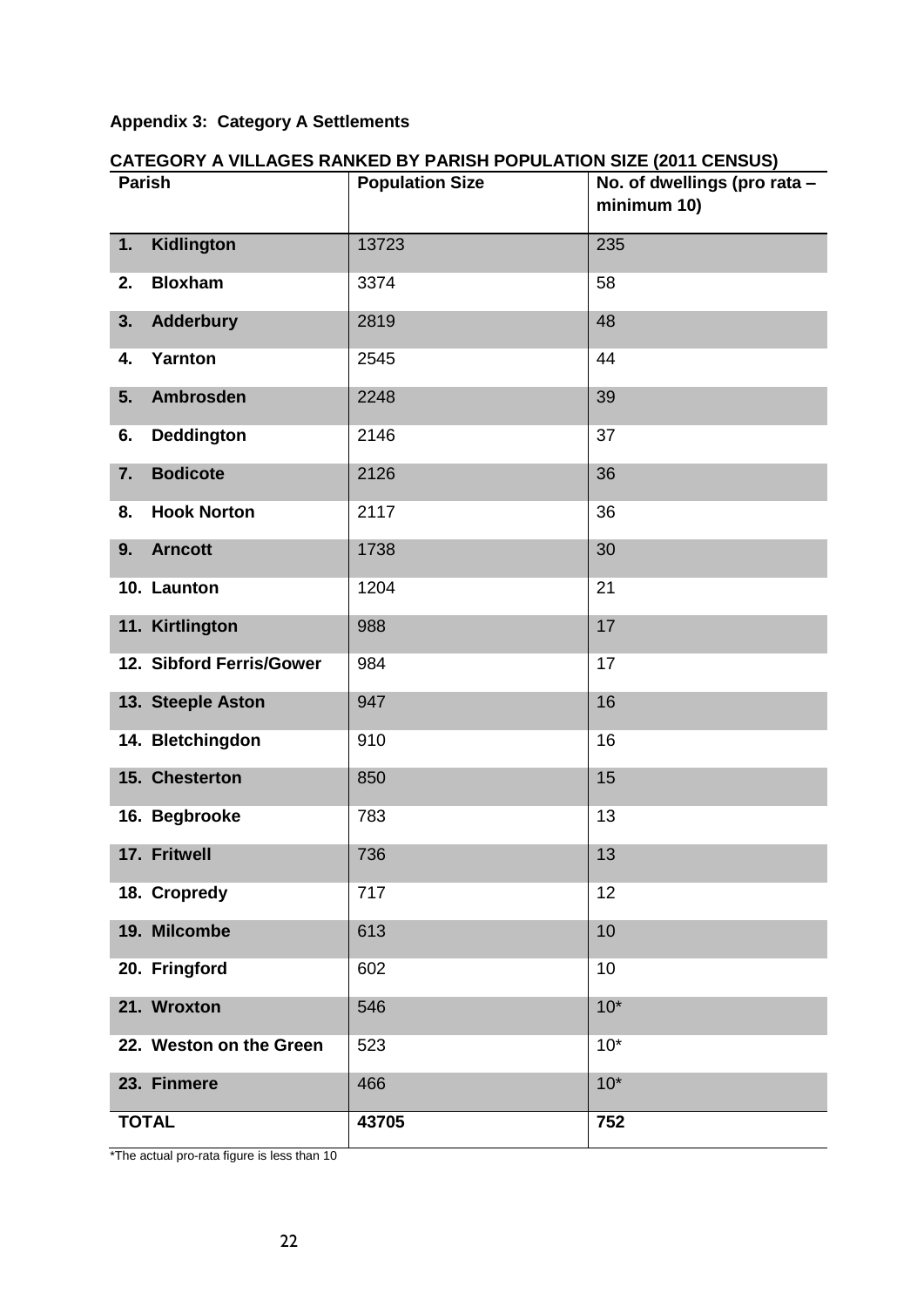### **Appendix 14: Suggested draft conditions**

1. No development shall commence until full details of the access, layout (including the layout of the internal access roads and footpaths), scale, appearance, and landscaping (hereafter referred to as reserved matters) have been submitted to and approved in writing by the Local Planning Authority.

Reason: This permission is in outline only and is granted to comply with the provisions of Section 92 of the Town and Country Planning Act 1990, as amended by Section 51 of the Planning and Compulsory Purchase Act 2004, and Part 3 of the Town and Country Planning (Development Management Procedure) (England) Order 2015.

2. In the case of the reserved matters, the final application for approval shall be made later than the expiration of three years beginning with the date of this permission. Each application shall demonstrate how the design and access principles shown on drawings 6426/SAP3/PP Rev. C - Parameter Plan and 6426/ASP4/LSP Rev. A - Landscape Strategy Plan have been used to inform the reserved matters.

Reason: This permission is in outline only and is granted to comply with the provisions of Section 92 of the Town and Country Planning Act 1990, as amended by Section 51 of the Planning and Compulsory Purchase Act 2004, and Part 3 of the Town and Country Planning (Development Management Procedure) (England) Order 2015.

3. The development to which this permission relates shall be begun either before the expiration of five years from the date of this permission or before the expiration of two years from the date of approval of the last of the reserved matters to be approved, whichever is the later.

Reason: This permission is in outline only and is granted to comply with the provisions of Section 92 of the Town and Country Planning Act 1990, as amended by Section 51 of the Planning and Compulsory Purchase Act 2004, and Article 5(1) of the Town and Country Planning (General Development Procedure) Order (as amended).

4. Except where otherwise stipulated by conditions attached to this permission, the development shall be carried out strictly in accordance with the following plans and documents: Design and Access Statement; Flood Risk Assessment; Arboricultural Impact Assessment; Ecological Impact Assessment; Archaeological Desk-Based Assessment; Flood Risk Assessment and drainage Strategy Report and drawings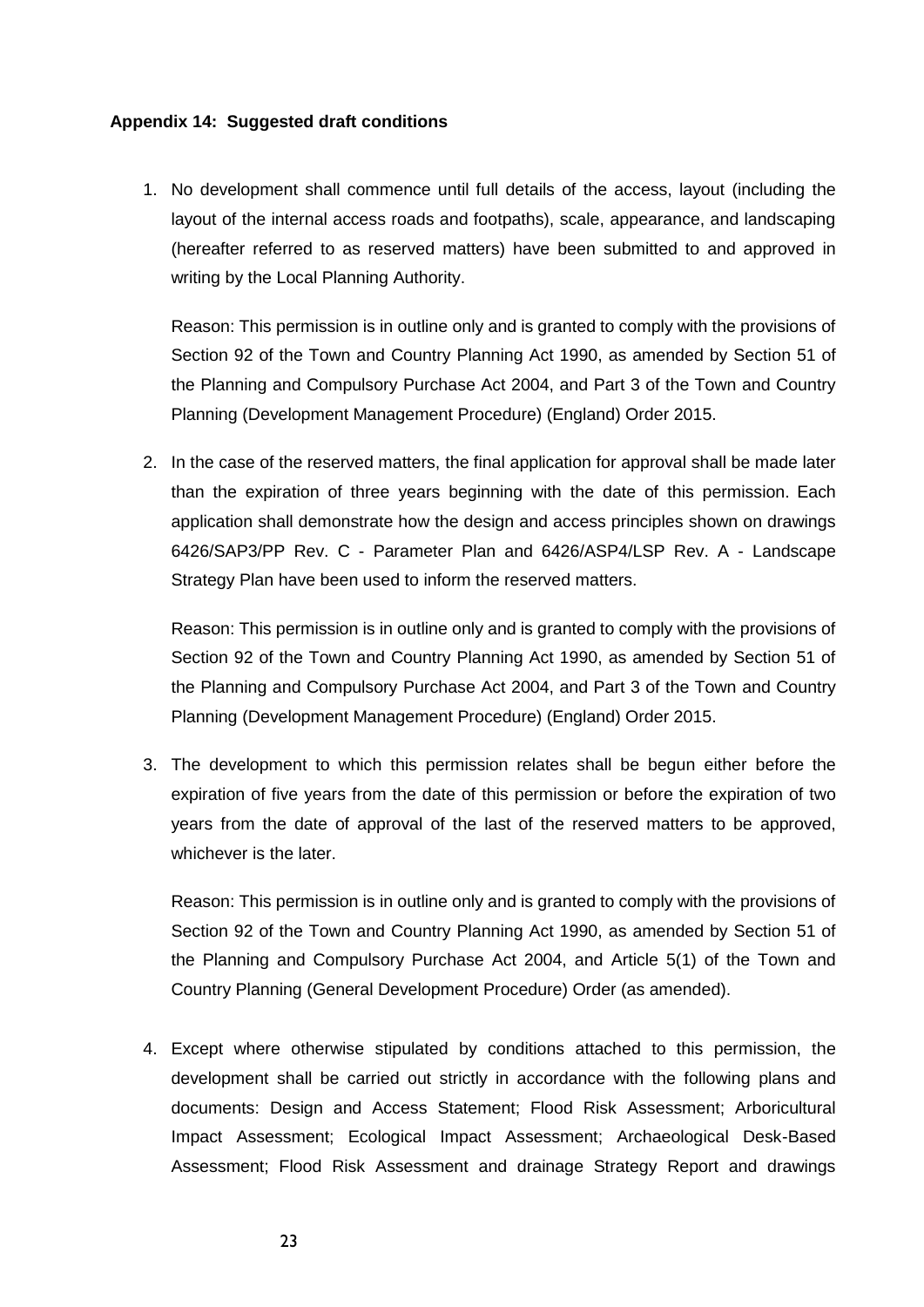labelled: 3361.101 - Concept Schematic, 6426/SAP3/PP Rev. C - Parameter Plan and 6426/ASP4/LSP Rev. A - Landscape Strategy Plan.

Reason: For the avoidance of doubt, to ensure that the development is carried out only as approved by the Local Planning Authority and to comply with Government guidance contained within the National Planning Policy Framework.

5. Prior to the commencement of the development hereby approved, full details of the means of access between the land and the highway shall be submitted to and approved in writing by the Local Planning Authority. The access shall be broadly in accordance with the positioning indicated on the approved plan 3361.101 - Concept Schematic, 6426/SAP3/PP and include details of layout, and vision splays. Thereafter, and prior to the first occupation of any of the development, the means of access shall be constructed and retained in accordance with the approved details.

Reason - In the interests of highway safety and to comply with Government guidance contained within the National Planning Policy Framework

6. Prior to the first occupation of the development hereby approved a Travel Information Pack shall be submitted to and approved by the Local Planning Authority. Thereafter and upon occupation the first residents of each dwelling shall be provided with a copy of the approved Travel Information Pack.

Reason: In the interests of sustainability, to ensure all residents are aware of the travel choices available to them from the outset and to ensure a satisfactory form of development and in accordance with Policies PSD1, SLE4 and ESD15 of the Cherwell Local Plan Part 1 and Government guidance contained within the National Planning Policy Framework.

7. Prior to commencement of the development hereby approved, a Construction Traffic Management Plan (CTMP) shall be submitted to and approved in writing by the Local Planning Authority. Thereafter, the approved CTMP shall be implemented and operated in accordance with the approved details.

Reason - In the interests of highway safety and the residential amenities of neighbouring occupiers and to comply with Government guidance contained within the National Planning Policy Framework.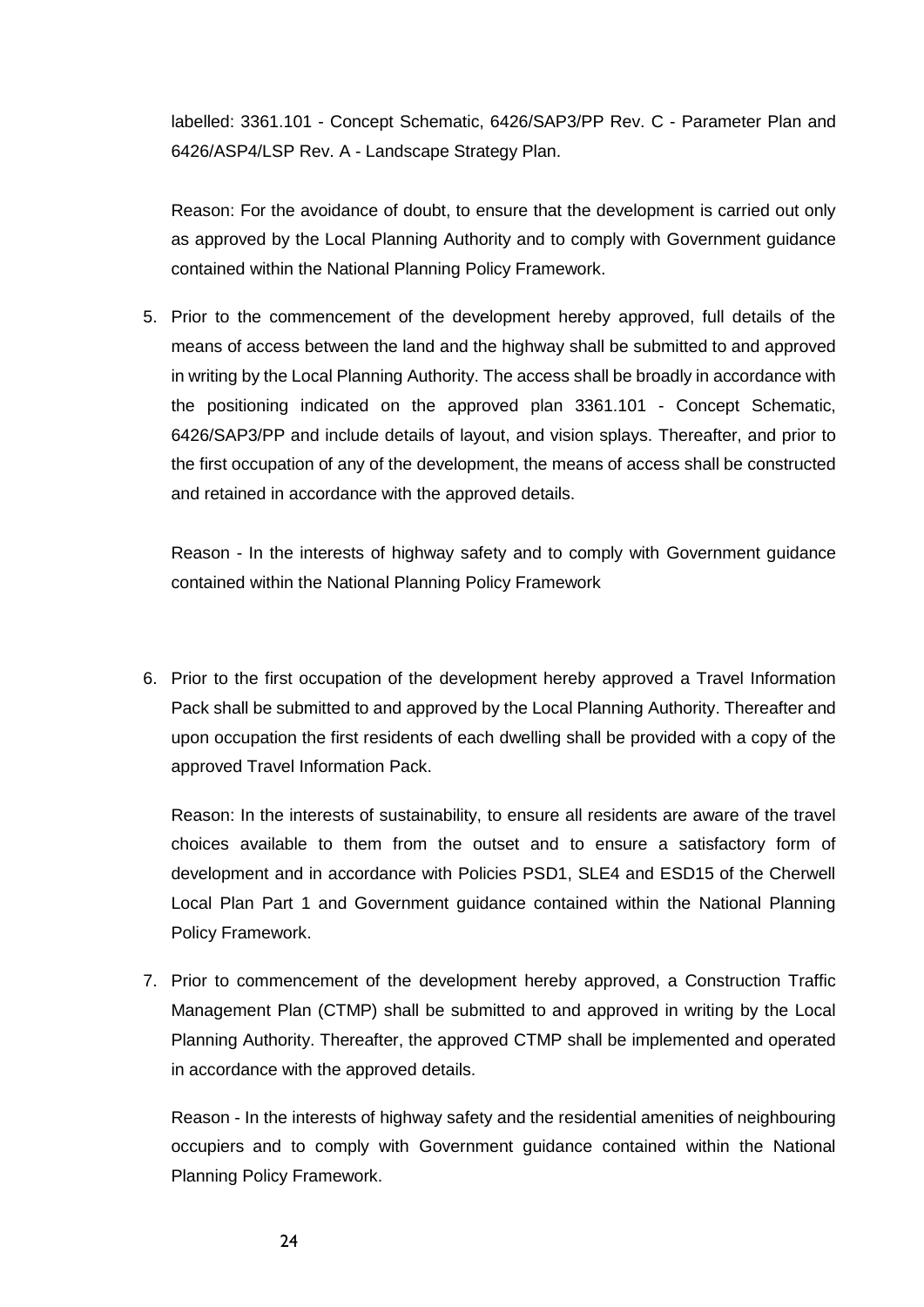8. Prior to the commencement of the development hereby approved, full details of a surface water drainage scheme for the site, detailing all on and off site drainage works required in relation to the development which shall be broadly in accordance with the drainage proposals set out in the submitted Flood Risk Assessment produced by JNP Group Consulting Engineers (unless otherwise agreed in writing), and which shall include a Sewer Modelling Assessment, shall be submitted to and approved in writing by the local planning authority. The development shall not be carried other than in accordance with the approved scheme, until which time no discharge of foul or surface water from the site shall be accepted into the public system. The scheme shall also include:

- Discharge Rates

- Discharge Volumes

- SUDS (Permeable Paving, Soakaways, Infiltration devices, Attenuation Pond, Swales)

- Maintenance and management of SUDS features, to include a SuDS management and maintenance plan

- Sizing of features – attenuation volume

- Infiltration in accordance with BRE365 (To include comprehensive infiltration testing and annual monitoring and recording of groundwater levels across the site)

- Detailed drainage layout with pipe numbers
- Network drainage calculations
- Phasing

- Flood Flow Routing in exceedance conditions (To include provision of a flood exceedance route plan)

Reason - To ensure that sufficient capacity is made available to accommodate the new development and in order to avoid adverse environmental impact upon the community and to comply with Government guidance contained within the National Planning Policy Framework. This information is required prior to commencement of the development as it is fundamental to the acceptability of the scheme.

9. Prior to the commencement of the development hereby approved, a Landscape and Ecology Management Plan (LEMP), showing how all habitats on site will be created,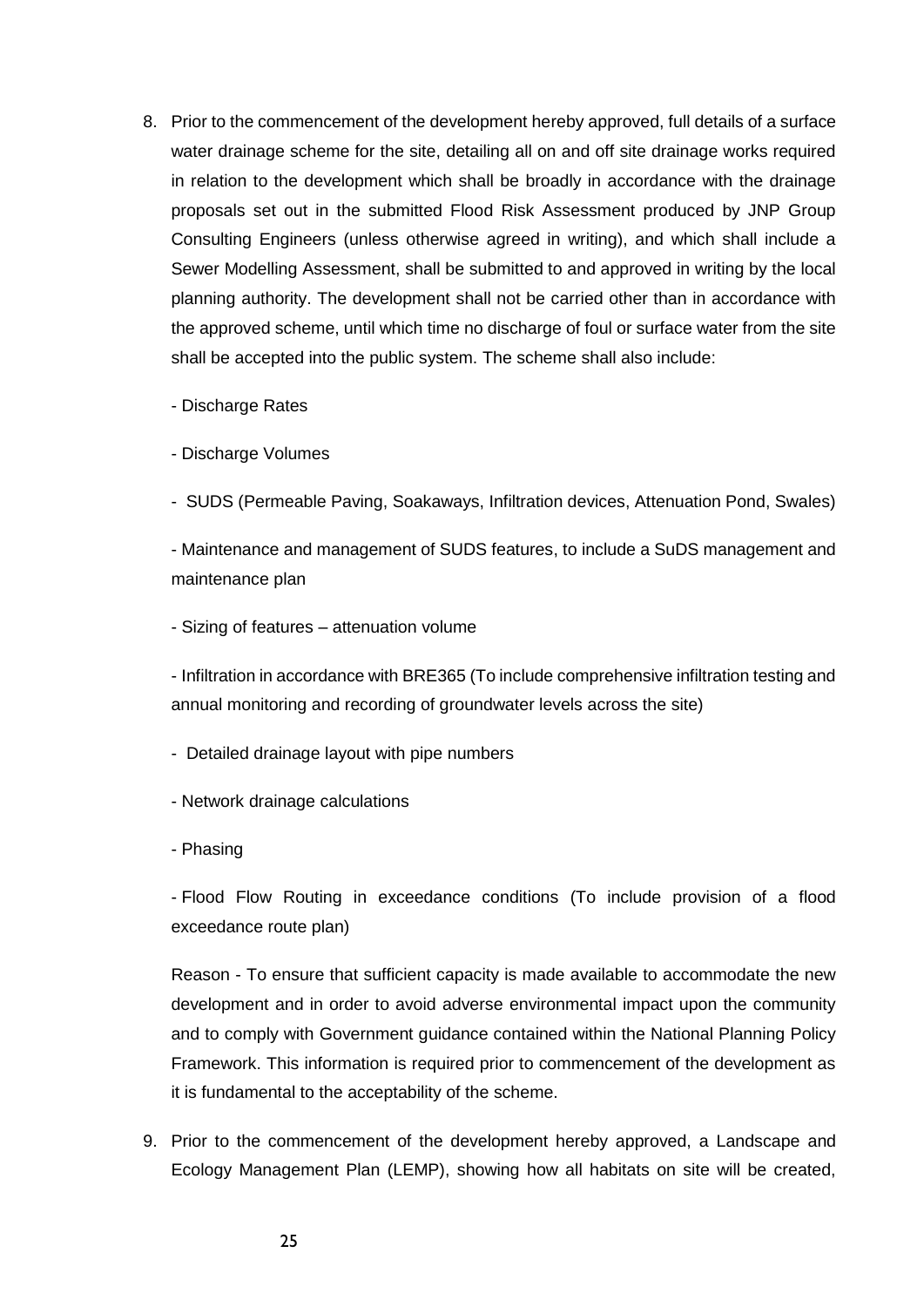managed and funded and to include details of a bat and bird box scheme shall be submitted to and approved in writing by the Local Planning Authority. Thereafter, the development shall not be carried out other than in strict accordance with the approved LEMP.

Reason: To protect habitats of importance to biodiversity conservation from any loss or damage in accordance with Policy ESD10 of the Cherwell Local Plan 2011 – 2031 Part 1 and Government guidance contained within Section 15 of the National Planning Policy Framework.

10. Prior to the commencement of the development hereby approved, including any demolition and any works of site clearance, a Construction Environmental Management Plan (CEMP), which shall include details of the measures to be taken to ensure that construction works do not adversely affect biodiversity, shall be submitted to and approved in writing by the Local Planning Authority. Thereafter, the development shall not be carried out other than in strict accordance with the approved CEMP.

Reason: To protect habitats of importance to biodiversity conservation from any loss or damage in accordance with Policy ESD10 of the Cherwell Local Plan 2011 – 2031 Part 1 and Government guidance contained within Section 15 of the National Planning Policy Framework. This information is required prior to commencement of the development as it is fundamental to the acceptability of the scheme..

11. If, during development, contamination not previously identified is found to be present at the site, no further development shall be carried out until full details of a remediation strategy detailing how the unsuspected contamination shall be dealt with has been submitted to and approved in writing by the Local Planning Authority. Thereafter the remediation strategy shall be carried out in accordance with the approved details.

Reason: To ensure that any ground and water contamination is identified and adequately addressed to ensure the safety of the development, the environment and to ensure the site is suitable for the proposed use, to comply with Saved Policy ENV12 of the Cherwell Local Plan 1996 and Government guidance contained within the National Planning Policy Framework.

12. Prior to or as part of the first reserved matters submission, an Energy Statement shall be submitted to and approved in writing by the Local Planning Authority. The Energy Statement should: